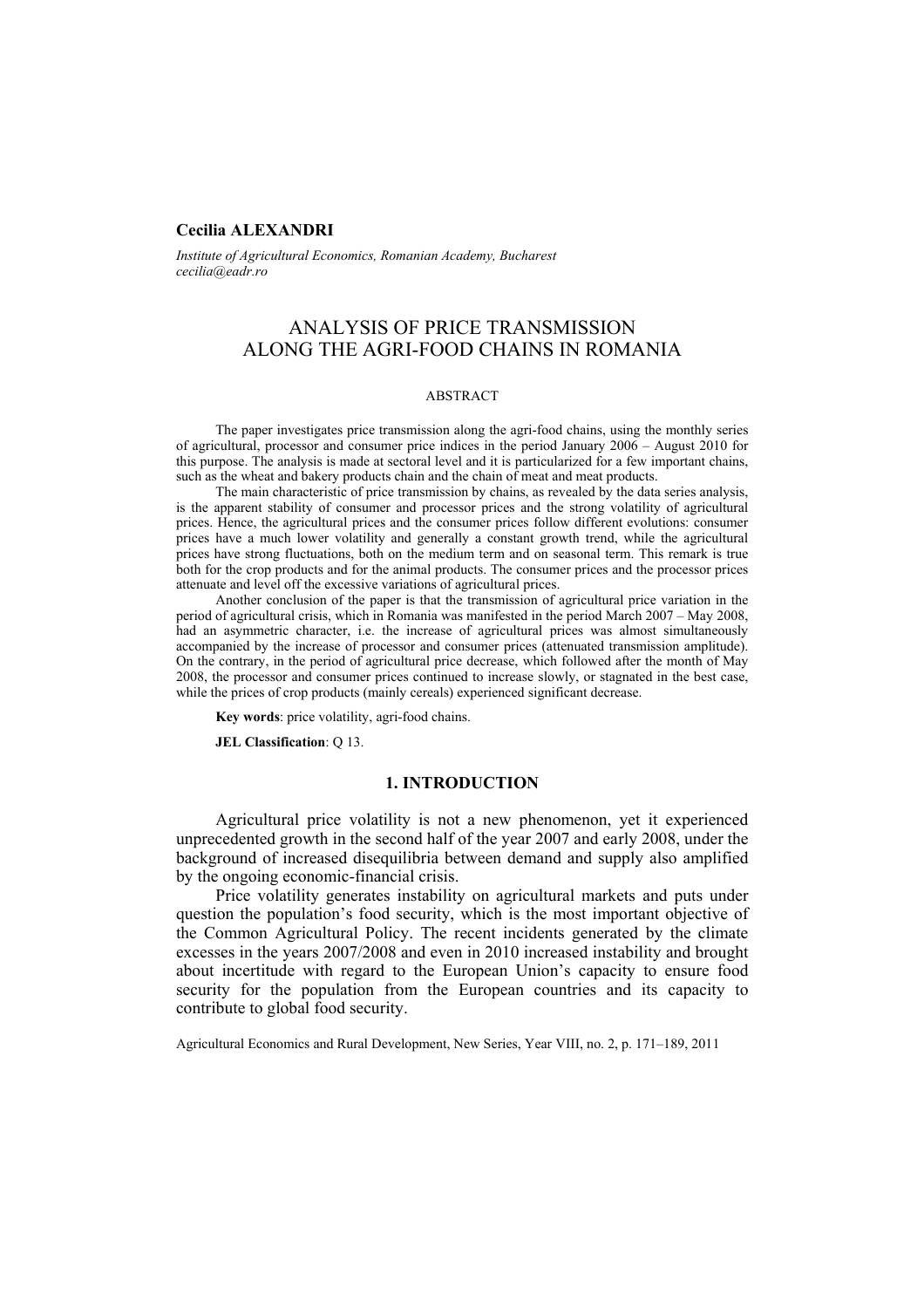Agriculture in the European Union operates in an extremely competitive environment, if we take into consideration the fact that the agricultural markets from the new emerging countries and not only, the world economy being increasingly integrated, and the world trade increasingly liberalized. Although the agricultural markets seem to have favourable perspectives on medium term, on long term they will experienced increased uncertainty mainly generated by price volatility.

At the same time, within the future Common Agricultural Policy, it is essential to have a sector of dynamic and competitive farms, attractive for young farmers, mainly in the New Member States, where agriculture continues to be the driving engine of rural economy. Furthermore, agriculture is important in the rural areas, as it generates adjacent economic activities, being closely linked to agro-processing and trade. Agriculture lies at the basis of the rural communities' identity in many zones from Europe.

The first objective of the current CAP reform is to ensure a stable food production, by providing safe incomes for farms and by limiting their variability, starting from the recognition of the fact that price volatility and natural risks are much higher in this sector compared to other economic sectors, while profitability in agriculture is lower than in the other economic sectors. The share of agriculture in the value added by chains, in the European Union, was down from 29% in the year 2000 to 24% in 2005; in the same period, the share of food industry and of wholesale and retail distributors increased. At the same time, it is important to equilibrate the negotiation power along the chain, the contractual relations, farm restructuring and consolidation, transparency and operation of agricultural markets.

The improvement of the agricultural sector competitiveness and the increase of its share in the value added along the chain is also another important issue. It must be taken into consideration that the agricultural sector has a lower negotiation power compared to the processing sector, as the farms have a higher dispersion in the territory and the farmers' concentration level is lower than in the economic sectors. At the same time, the European farms have to face the world market competition under the conditions in which they are obliged to respect the very high standards referring to food safety, quality, environment and animal welfare.

In the present study we attempt to evaluate the agricultural price volatility level on the Romanian agricultural markets, as well as the modality of price volatility transmission along different commodity chains. This approach tries to respond to the question to what extent the volatility and instability of agricultural markets affect final consumers and their incomes.

# **2. THEORETICAL FRAMEWORK**

# 2.1. PRICE TRANSMISSION ALONG THE CHAINS

The evaluation of the modality of price transmission along the agri-food chains, how much and how fast the price changes are transmitted from the farm level to the store shelf and to final consumers is an information that is most often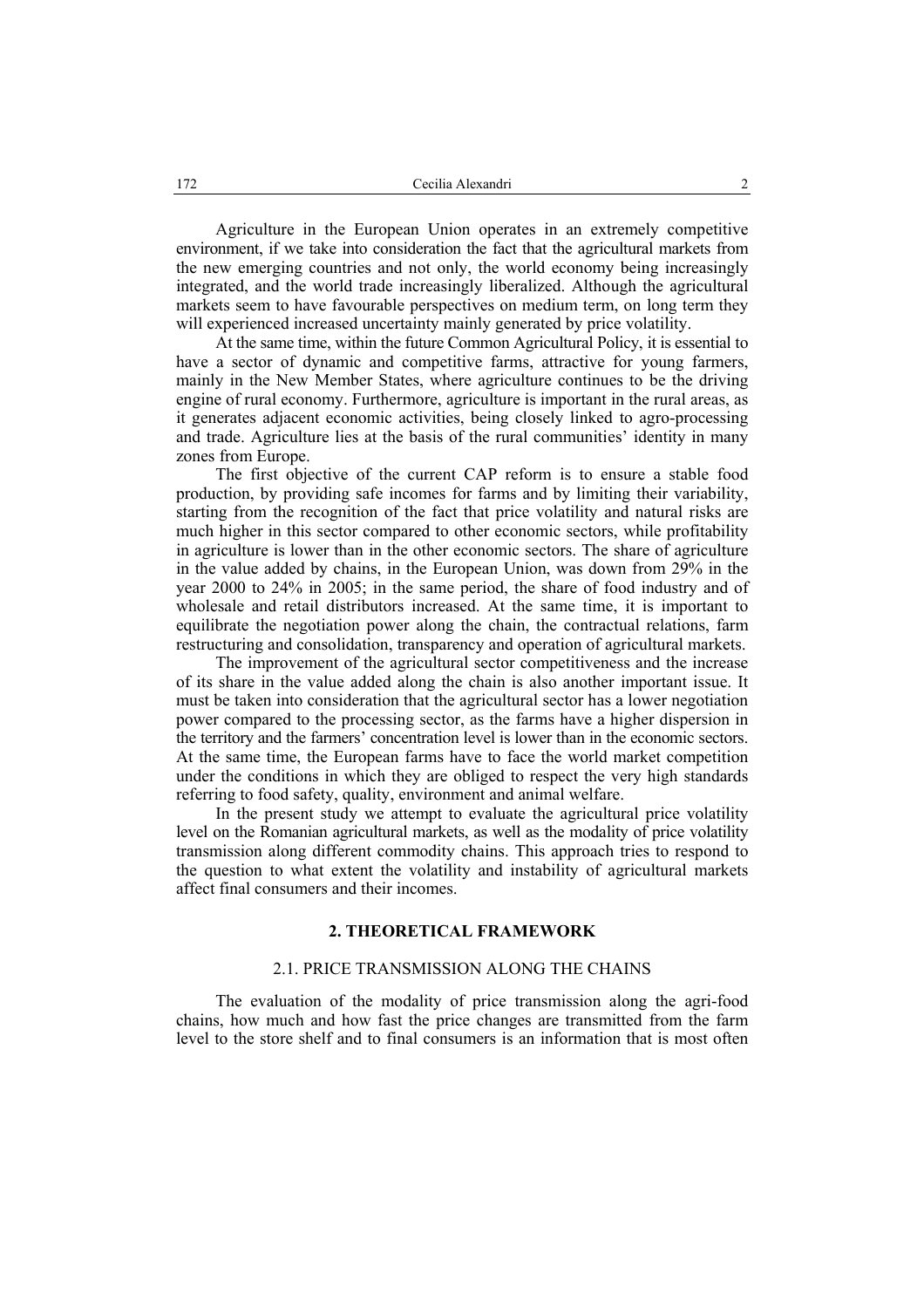used to measure the efficacy, efficiency and competition level on the existing markets along these chains. Price adjustment along the chains finally reflects the chain nature, structure and organization and it can finally identify the eventual market failures. A study that introduces the main concepts and definitions related to the price transmission analysis and highlights the main factors that influence the intensity, gaps and the eventual asymmetric transmission of price adjustment along the chains is the following: "Analysis of price transmission along the food supply chain in Europe", dating from October 2009.<sup>1</sup> According to this report, price formation along the chains depends on several factors, among which we mention the following: *product specificity* (perishability, seasonality, storage/preservation conditions), *market structure* (e.g. intensity of competition at each level in the chain, number of intermediaries on each chain) and *applied public policies*. The evaluation of price transmission along the chains presupposes the knowledge of the following issues:

– price adjustment intensity, or in other words how much of the price variation at a certain level is transmitted to the next level in the chain;

– adjustment rate, i.e. how much time is needed for the price variation at a certain level to be transmitted to the next levels (the transmission is made immediately or in several months?);

– price adjustment asymmetry, i.e. to what extent price increase or diminution is transmitted on a differentiated basis along the chain, with regard to the intensity and rate (for example whether an increase in prices is transmitted much faster than the diminution of prices).

The evaluation of these issues presupposes available information on the prices at different stages of the chains, which is not easy, as while the agricultural and consumer prices are available in most Member States, there are great difficulties in collecting prices in the processing stage and for the wholesale trade. This problem also applies to Romania, where price transparency along the food chains represents a problem that is far from being solved up.

The perfect transmission of prices presupposes the fact that the variation that takes place at a certain level of the chain is fully and simultaneously transmitted to the next levels. However, in reality, although the price changes at farm level are transmitted to the next stages, the variation amplitude is different at the level of processor or of retail trader and this in the first place because the agricultural raw material represents only a part of a final food product cost. Hence, the price transmission amplitude *depends on the cost structure* of products in the different stages of the chains. At present, in the EU countries, the agri-food chains experience a continuous sophistication process, under the pressure of main economic and social trends (mainly the unprecedented growth of incomes but also population's ageing), of the changes in the families' lifestyle, urbanization, women's attraction into off-farm

 $\frac{1}{1}$ <sup>1</sup> Communication from the Commission to the European Parliament, the Council, the European Economic and Social Committee and the Committee of the regions, A better functioning food supply chain in Europe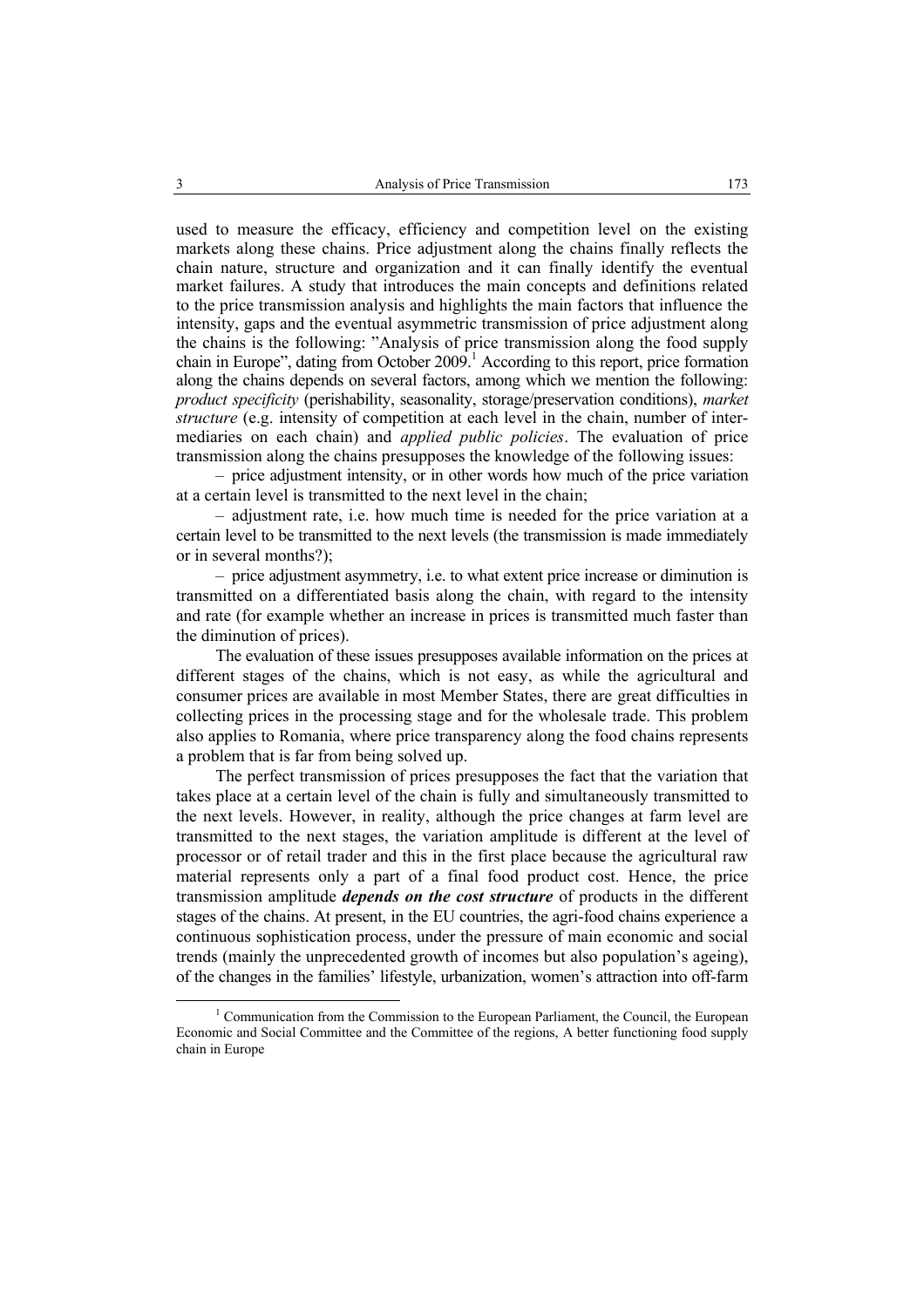activities and last but not least concerns for a healthy diet. Thus, at EU level, the average share of agricultural raw material in the final food product cost reached about 20%, significant shares (or even more significant) being held by labour, energy and marketing costs. These shares are certainly significantly different by product and by country.

The second factor influencing price transmission is the competition on the markets present in the different chain stages. The agri-food chains experience a great diversity of market structures, characterized by great differences with regard to the horizontal concentration or to the vertical integration. At the same time, there is a great diversity of involved players, from the small-sized farms or small agroprocessors to the large transnational companies. The research studies suggest that the presence of non-competitive structures on the market represents the main cause of imperfect price transmission and of the existing time gaps in the transmission process. For example, markets of oligopoly or oligopsony type distort price variation transmission along the chains. However, other recent studies reveal that the imperfect transmission of price variations is not only a result of the non-competitive markets. Another aspect that should be taken into consideration is the asymmetry of negotiation power between the involved players in the agri-food chains. Thus, a large economic operator, with a significant market share, implicitly has a greater negotiation power and the power to speed up or to slow down the price change transmission along the chain. In this context, the negotiation power of the great retailers significantly increased lately, mainly in their relation with the small and medium-sized enterprises from the processing sector. We must mention here the extremely low negotiation power of the agricultural sector, which is fragmented, too little organized and which produces finished products that are too little differentiated compared to the operators at the other levels in the chains (large processors or retailers). The decrease of the value added share in agriculture at chain level (from 29% in 2000 to 24% in 2005) is also the result of the weak negotiation power of farmers' groups compared to the other operators from the chains. Other identified factors that might influence the modality of price change transmission along the chain are the following: the retailers' marketing policy, as these prefer to maintain prices as constant as possible (in case the agricultural price increase is only on short term) because the consumers are very sensitive to the price changes, to the perishabilty of certain products, to the number of stages in a chain, to the spatial dispersion of the chain.

#### 2.2. PRICE VOLATILITY

As regards the relation between volatility and price transmission along the agri-food chains, certain remarks can be made derived from the empirical analysis of the agricultural, processing and final consumer price series.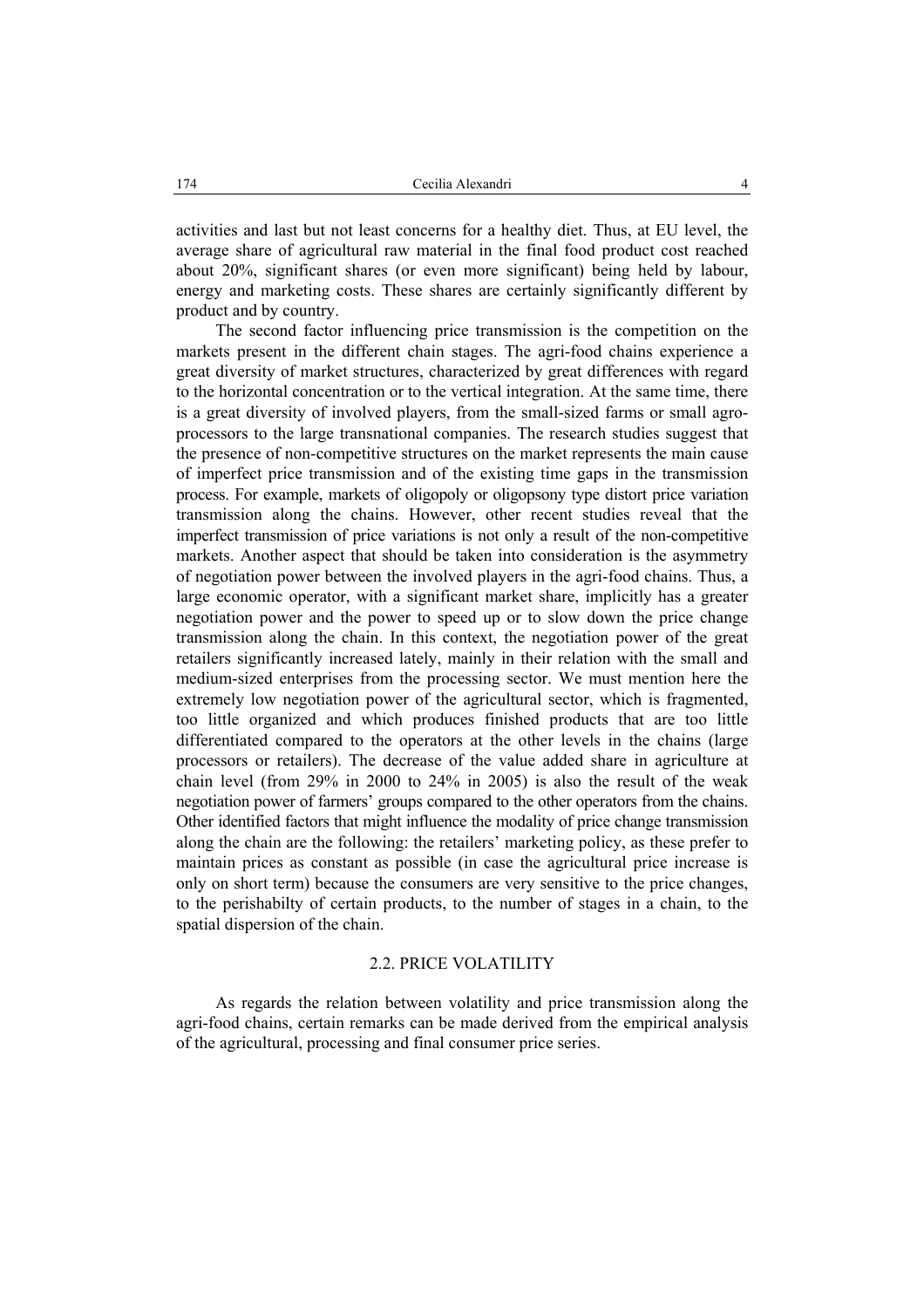In the first place, *agricultural prices are volatile.* In the last years, agricultural prices experienced two growth cycles and then diminution. In the first cycle, which began in the year 2007 with a maximum in late 2007 and in early 2008, agricultural prices significantly varied in both directions, in a relatively short period of time. Thus, in our country, the agricultural prices were higher by 28% in December 2007 as compared to December 2006, and lower by 22% in August 2008 compared to December 2007.

In the second place, *the consumer prices are more stable*, having a relatively constant variation rate. Thus, consumer prices were higher by 9.3% in December 2007 as against December 2006, although agricultural prices increased by 28% in the same period, as we have already seen. In essence, consumer prices have a slow growth tendency over time, while agricultural prices have very great fluctuations from one period to another.

In the third place, on the long term, *agricultural prices had a decreasing trend*, due to the increase in the productivity of production factors in agriculture, which led to the agricultural production increase. This aspect, corroborated with the inelasticity of the demand for agricultural and food products, led to the diminution of agricultural prices on long term, both in nominal and in real terms. In order to compensate the farmers for the income loss generated by lower prices, the direct payments were introduced (initially named compensatory payments).

In conclusion, the main characteristic of price transmission along the chains is the *apparent stability of consumer and processor prices and the strong volatility of agricultural prices*. As a result, the agricultural prices and the consumer prices follow divergent trends: consumer prices follow a constant growth trend, while agricultural prices feature great fluctuations, both on the medium and long term. The consumer prices and the processor prices have the role to attenuate, to level off the excessive variations of agricultural prices.

# 2.3. PRICE TRANSMISSION ALONG THE CHAINS IN THE EUROPEAN UNION

Price variation transmission on the different stages of chains has significant intensity and time gaps. At the EU level, several phases can be distinguished:

– Crisis of agricultural prices (May 2007 – February 2008). Agricultural prices sharply increased by 16% in 10 months, while the processing and consumer prices by only 9% and 5% respectively, in the same period.

– Price transmission to processors was made with delay, in the period March  $2008 -$  August 2008. In this period, agricultural prices began to decrease  $(-5\%$ , in 6-month time), while the processing and consumer prices continued to increase in the same period, yet at a lower rate, of only 2%.

– Price transmission to consumers (in the period September 2008 – February 2009), when the agricultural prices continued their strong decline  $(-11\%)$ . At the same time, processor prices declined by  $-3\%$ , yet consumer prices continued to rise and their stabilization took place only in March 2009.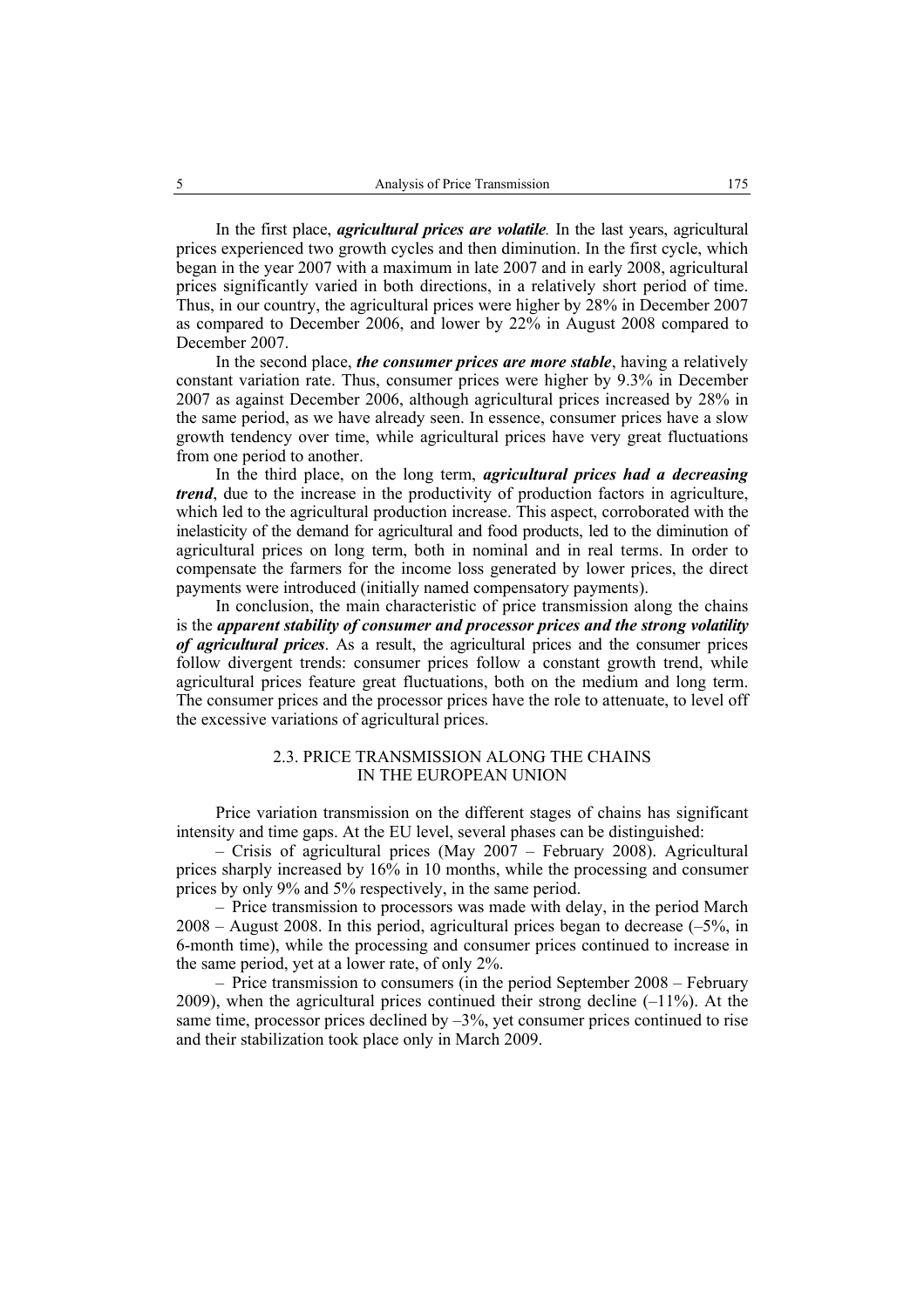– The stabilization took place in the period February 2009 – July 2009, when the processor and consumer prices began to decrease (see Table 1).

*Table 1*  Price variation along the agri-food commodity chains, in EU-27, in the period May 2007 – July 2009

| <b>Phase</b>  | <b>Beginning</b> | <b>End date</b>  | <b>Price evolution</b> |           |          |             |  |
|---------------|------------------|------------------|------------------------|-----------|----------|-------------|--|
|               | date             |                  | Agricultural           | Processor | Consumer | Consumer    |  |
|               |                  |                  | prices                 | prices    | prices   | price index |  |
| Food crisis   | May 2007         | February         | 16%                    | 9%        | 5%       | 2%          |  |
|               |                  | 2008             |                        |           |          |             |  |
| Processor gap | February         | August 2008      | $-5\%$                 | $2\%$     | $2\%$    | $2\%$       |  |
|               | 2008             |                  |                        |           |          |             |  |
| Consumer gap  | August 2008      | February         | $-11\%$                | $-3\%$    | 2%       | $0\%$       |  |
|               |                  | 2009             |                        |           |          |             |  |
| Stabilization | February         | <b>July 2009</b> | n.a.                   | 0%        | $-1\%$   | $1\%$       |  |
|               | 2009             |                  |                        |           |          |             |  |

Source: Analysis of price transmission along the food supply chain in the EU, EC, 2009.

In conclusion, the analysis of prices along the chains, since 2007, makes it possible to reveal certain trends in the price transmission mechanism. Firstly, the magnitude of variations is much higher at the base of the chain (agricultural prices) and much attenuated at the intermediary levels and in the final stage (at consumer). Secondly, there is a significant delay in price transmission from agriculture to processing (about 6 months) and also a 6-month delay from the processing stage to consumer. Thirdly, consumer prices are characterized by certain rigidity, in the sense that they remain constant or they experience only a slight decline, although the prices on the intermediary and final stages in the chain significantly drop.

# **3. METHODOLOGY**

This paper contains an analysis of the evolution of aggregated prices along the agri-food chains from Romania, namely the agricultural prices, food processing prices and consumer prices. The monthly series of price indices were analyzed, from the period January 2006 – November 2010. For the evaluation of price volatility, the variation coefficient was calculated for different periods from the agricultural, processor and consumer price series. The variation coefficient measures the dispersion level of a statistical series and is calculated as ratio of standard deviation to the statistical mean. The higher the value of this coefficient, the series is more dispersed and price volatility is higher.

At the same time, the mechanism of price transmission from farmer to final consumer is investigated, per total agri-food sector and along the chains of several important food products, in order to identify the intensity, the asymmetry and delay of price transmission from the primary levels to the final consumer.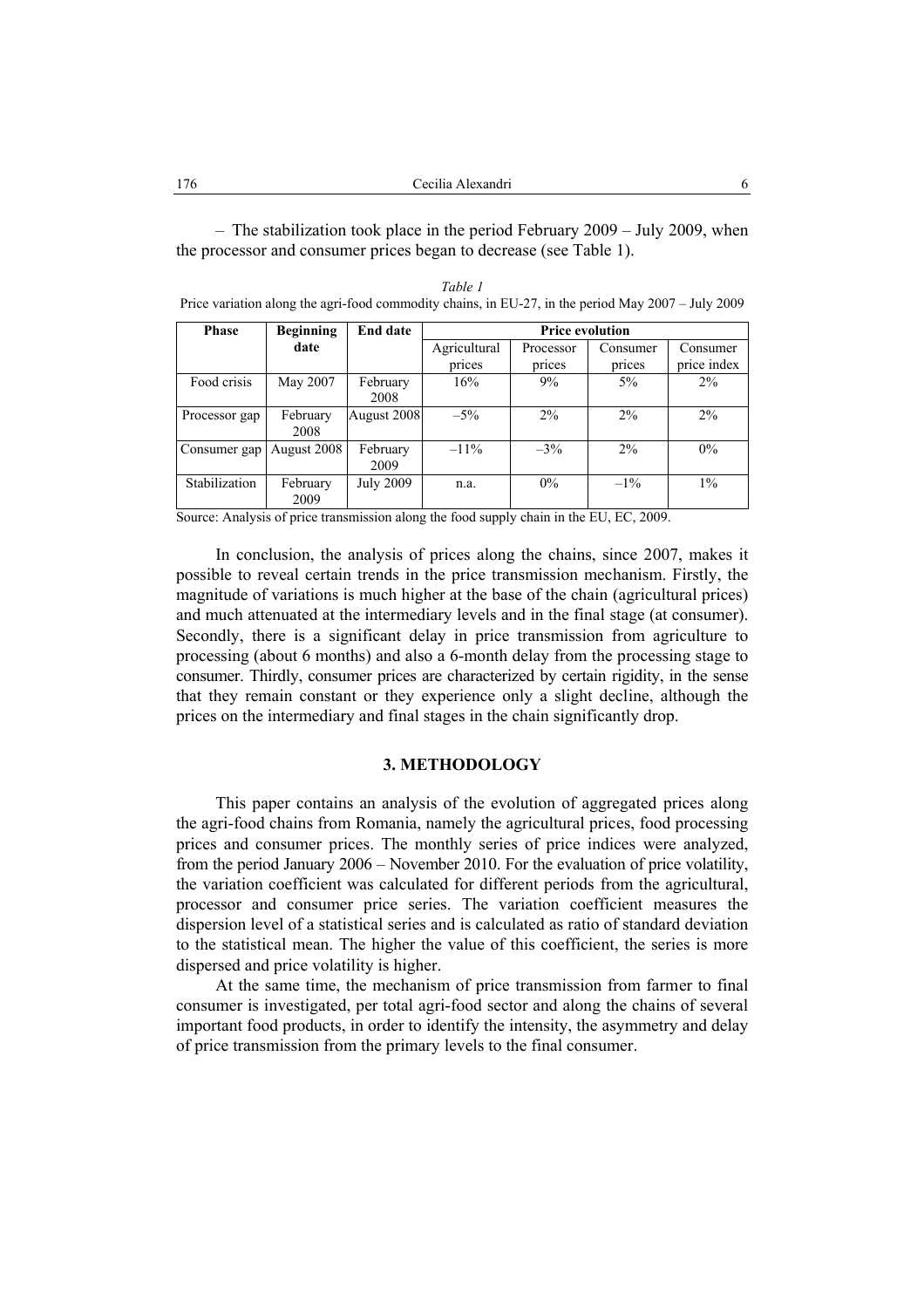### **4. DISCUSSION OF RESULTS**

# 4.1. ANALYSIS OF PRICE TRANSMISSION ALONG THE AGRI-FOOD CHAINS

For the evaluation of price transmission along the agri-food chains in Romania we used monthly series of agricultural, processing and consumer price indices in the period January 2006 – November 2010.

As a general observation, the transmission of agricultural price variation caused by the agricultural price crisis, which in Romania was manifested in the period March 2007 – May 2008, had an asymmetric character, in the sense that the process of agricultural price increase was almost simultaneously accompanied by the increase of processor and consumer prices (transmission with attenuated amplitude). In the period when agricultural prices decreased, which followed after May 2008, the processor and consumer prices continued to slowly increase or stagnated in the best case.

As we can see from Table 2, in the period of the 2007/2008 crisis, agricultural prices increased by 25.1% on the average, and this increase was relatively fast transmitted to the processing sector, where the output prices increased by 24.6% on the average, i.e. by a percentage quite close to that of agricultural price increase.

We mention that the European average of processing price growth in the period of the 2007/2008 crisis was only 9%. Logically, the processing price growth should be lower than the agricultural price growth as the agricultural product represents only one of the cost items in a processed food product. In EU-27, the agricultural raw material averagely accounts for 20% of the processed product cost. In Romania, the cost structure of processed food products is not transparent. Some disparate information would indicate very high shares of agricultural raw material (e.g. 65–70% in the case of bread), but we do not know how much of this information is true or whether it is disseminated in order to justify the excessive increase of prices following processing. It is also true that other cost elements also increased in the above-mentioned period, such as labour, fuel, energy, etc.

But in any case, the increase in transparency with regard to value added creation along certain chains would indicate whether these problems originate in the imperfect operation of markets along the chains (eventually concentrations in the processing sector for certain products), in the general economic background, in other input prices (energy, labour) etc.

Anyhow, as we can see in the table above, price growth transmission to final consumers is much attenuated (13.6% in the period of the 2007–2008 crisis), as in the end, the final consumer's purchasing power constrains the continuous intention (which is explainable) to increase prices from the part of operators in the agroprocessing and primary sectors. Although foodstuffs are basic products, and the food demand is relatively inelastic, the consumer, in the situation of income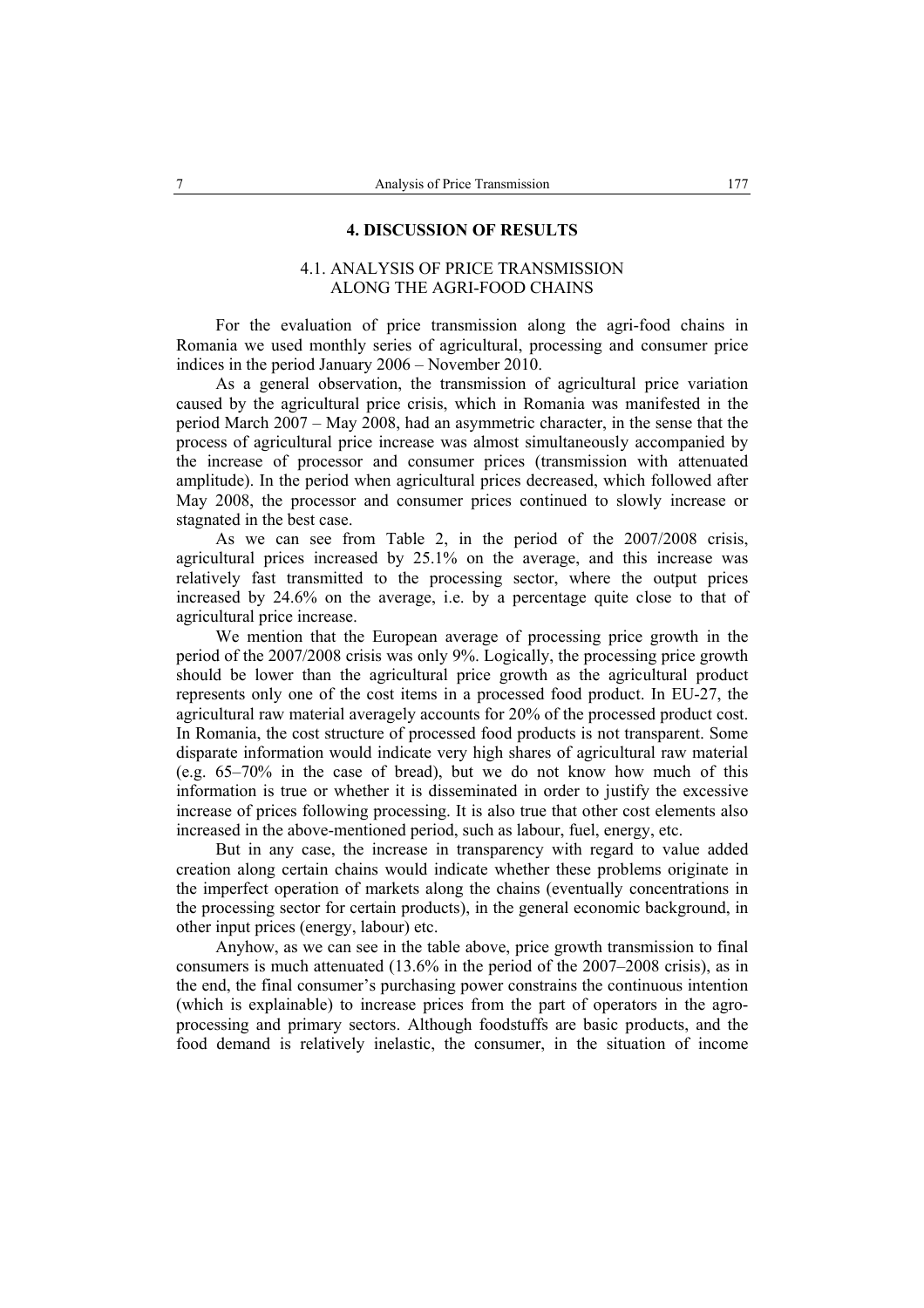diminution, looks for cheaper products or increases self-consumption (mainly in rural areas). In this way, food demand of more expensive products decreases, mainly in the case of products that are source of animal protein (milk and dairy products, meat and meat products), and also in the case of fruit. The studies on the food behaviour of households in our country reveal that the demand for these products is very sensitive to income variations<sup>2</sup>.

| <b>Phase</b>                                 | <b>Beginning</b>  | <b>End date</b>   | Price evolution $(\% )$       |                      |                    |                                             |  |  |
|----------------------------------------------|-------------------|-------------------|-------------------------------|----------------------|--------------------|---------------------------------------------|--|--|
|                                              | date              |                   | <b>Agricultural</b><br>prices | Processing<br>prices | Consumer<br>prices | General<br>consumer<br>price index<br>(CPI) |  |  |
| Period prior to<br><b>Crisis</b>             | January<br>2006   | March 2007        | 5.8%                          | 7.3%                 | $0.7\%$            | 4.2%                                        |  |  |
| Agricultural<br>crisis                       | March 2007        | May 2008          | 25.1%                         | 24.6%                | 13.6%              | 9.8%                                        |  |  |
| Processor gap                                | May 2008          | October<br>2008   | $-16.0\%$                     | 1.8%                 | 1.3%               | $2.4\%$                                     |  |  |
| Consumer gap                                 | October<br>2008   | September<br>2009 | $-9.3%$                       | 1.9%                 | $0.2\%$            | 3.8%                                        |  |  |
| Second increase<br>of agricultural<br>prices | September<br>2009 | November<br>2010  | $31.2\%$                      | 8.9%                 | $7.1\%$            | 8.9%                                        |  |  |

*Table 2*  Price variation transmission along the agri-food chains in Romania

Source: own calculations on the basis of statistical data from the Price Bulletins 2006–2010, NIS.

In the period following the crisis (May 2008 – October 2008), although agricultural prices were down by 16% on the average, processing prices stagnated, which reveals the asymmetric transmission phenomenon, i.e. in Romania the variations of prices at the higher stages in the chains of many products have only one direction: they grow. We can notice that at EU-27 level, agricultural price depression was also followed by a modest decrease of processing prices (see Table 1).

The same stability can be also noticed with regard to consumer prices, which after they grew following the crisis, yet a more modest increase than in the case of processing prices, were maintained at a constant level, and then slightly increased (Table 2).

Another price growth cycle along the agri-food chains was produced in the year 2010, under the background of natural disasters (Russia), as well as of the economic crisis that led to great speculations on the markets of agricultural raw materials. This agricultural price escalation was felt in Romania as well, where in the period September 2009 – November 2010, the agricultural prices increased by 31.2%, while the final consumer prices by 7.1% (Table 2).

<sup>2</sup>  $2$  See paper: Securitatea și echilibrul alimentar în România (Food security and equilibrium in Romania), Cecilia Alexandri, 2001.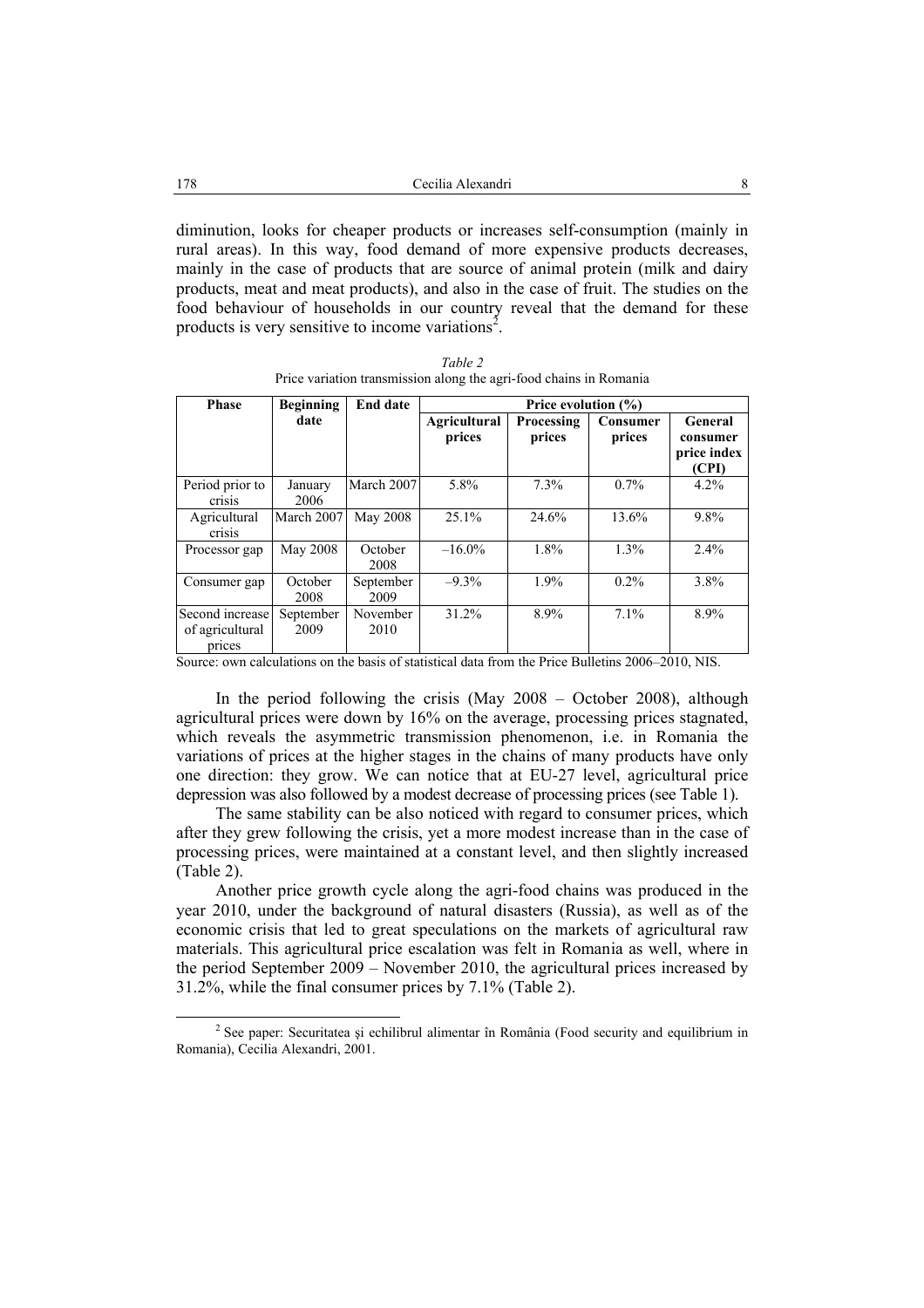The graph below reveals, in the first place, the high agricultural price volatility together with the relatively stable evolution (in the sense of growth) of processor and consumer prices.



Source: designed on the basis of data from the Price Bulletins from the period January 2006 – November and from Tempo-on line database, NIS.

#### Graph 1: Evolution of agricultural products prices, of the processed products prices and of consumer food prices in Romania, in the period 2009–2010 (2005%).

In the second place, the transmission of agricultural price increase from March 2008, to processors and then to consumers, was made with a delay of several months (about 4 months). The processing price increase was much ampler than in the case of consumer prices (almost double), and the trend was also maintained after the agricultural prices began to decrease. These phenomena are not singular, because as we could notice in the previous chapter, in all the European countries the agricultural prices are volatile and the consumer prices are much more stable. The specific situation from Romania mainly refers to price transmission asymmetry and to its particular intensity, in the sense that the processing prices grew with the same intensity as the prices of the agricultural raw material. This raises certain questions with regard to the operation of downstream markets and mainly to the competition on these markets.

The transmission of prices along the particularized chains reveals certain aspects that do not appear at the agri-food sector level, considered as an entity and analyzed as such (Table 3).

For example, price transmission on the chain of milling and baking products reveals the price variation amortization in the first place, as we go upwards along the chain. From the table below, we can notice that the beginning of the agricultural crisis in the year 2007/2008 produced an increase of agricultural prices in wheat by 87%, of the prices of milling products by 66%, of the bakery produce prices by 37% and of consumer prices in the milling and baking products by only 16%.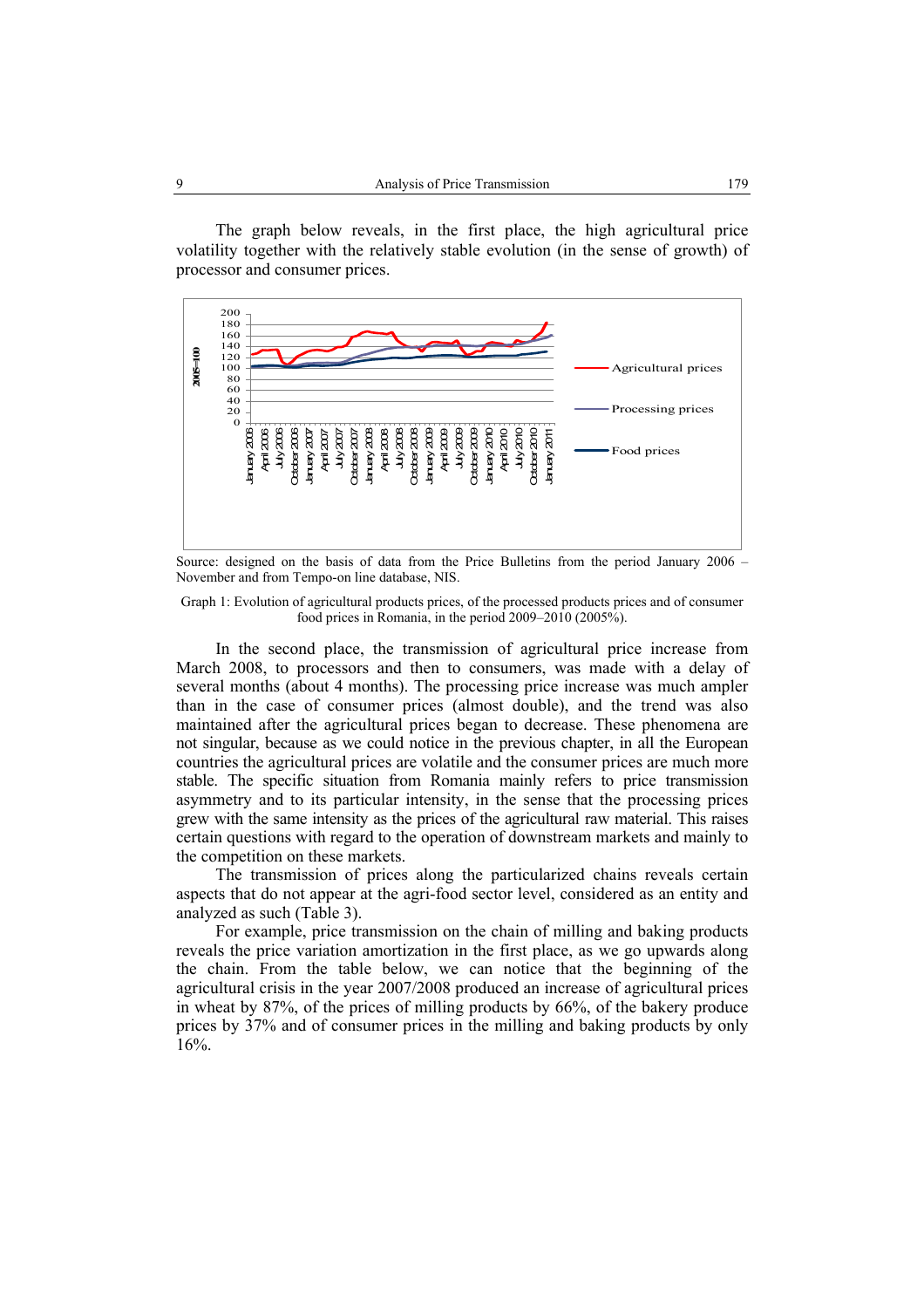| 180 | Cecilia Alexandri |  |
|-----|-------------------|--|
|     |                   |  |

In the situation when agricultural prices decreased in autumn 2008, by  $-38\%$ , this decrease was transmitted only in the first stage of processing (milling) by –11%. The panification and consumer prices continued to rise, yet at a modest rate, under the probable influence of the population's purchasing power increase.

| Table 3                                                                                |  |
|----------------------------------------------------------------------------------------|--|
| Price variation transmission along the chain of milling and baking products in Romania |  |

| <b>Phase</b>                        | <b>Beginning</b>  | <b>End date</b>   | Evolution of prices $(\% )$ |                              |                                     |                    |  |
|-------------------------------------|-------------------|-------------------|-----------------------------|------------------------------|-------------------------------------|--------------------|--|
|                                     | date              |                   | Wheat<br>prices             | Milling<br>product<br>prices | <b>Bakery</b><br>products<br>prices | Consumer<br>prices |  |
| Period prior to crisis January 2006 |                   | December<br>2006  | $+50\%$                     | $+16%$                       | $+11\%$                             | $+5%$              |  |
| Agricultural crisis                 | December<br>2006  | May 2008          | $+87%$                      | $+66%$                       | $+37%$                              | $+16%$             |  |
| Processor gap<br>(milling)          | May 2008          | October 2008      | $-38%$                      | $-11\%$                      | $+2\%$                              | $+2\%$             |  |
| Processor gap<br>(milling)          | October 2008      | September<br>2009 | $-14%$                      | $-13%$                       | $+1\%$                              | $+1\%$             |  |
| Panification and<br>consumer gap    | September<br>2009 | November<br>2010  | $+69%$                      | $+37%$                       | $+4\%$                              | $+5%$              |  |

Source: own calculations on the basis of statistical data from the Price Bulletins 2006-2010, NIS.

The agricultural price depression tendency was also maintained in the next year (2009), in the sense that agricultural prices continued to decrease (by  $-14\%$ ), similarly to the milling prices (by  $-13\%$ ); however the prices in the final segments of the chain were maintained constant or slightly increased (by  $+1\%$ ). In the period September 2009 – November 2010, wheat prices increased again, under the pressure of deficiencies on the regional markets (Russia). We can notice from Graph 2 that wheat price increased by 69% in the above mentioned period, and this price increase was attenuatedly transmitted along the chains, so that the price increase at final consumer was only by 5%. We mention that this bread price increase at the final consumer may be also the effect of VAT increase, yet the main cause was the pressure of wheat price increase.

We can notice from Graph 2 that price transmission along the chain seems to be symmetrical in the first stage of the chain (milling/baking), but it becomes asymmetrical in the higher processing stage and at the final consumer. There is also a 6-month gap in price variation transmission from the primary level to the milling and baking sector. The same 6-month gap also appears in price transmission to final consumer.

An important phenomenon is also revealed in Graph 1, i.e. after the crisis of 2007, neither the agricultural prices, nor the processing prices and the consumer prices reached the level prior to crisis (first part of 2006). This remark is true both for the prices in the overall agri-food sector and for the particular case of the milling and baking chain.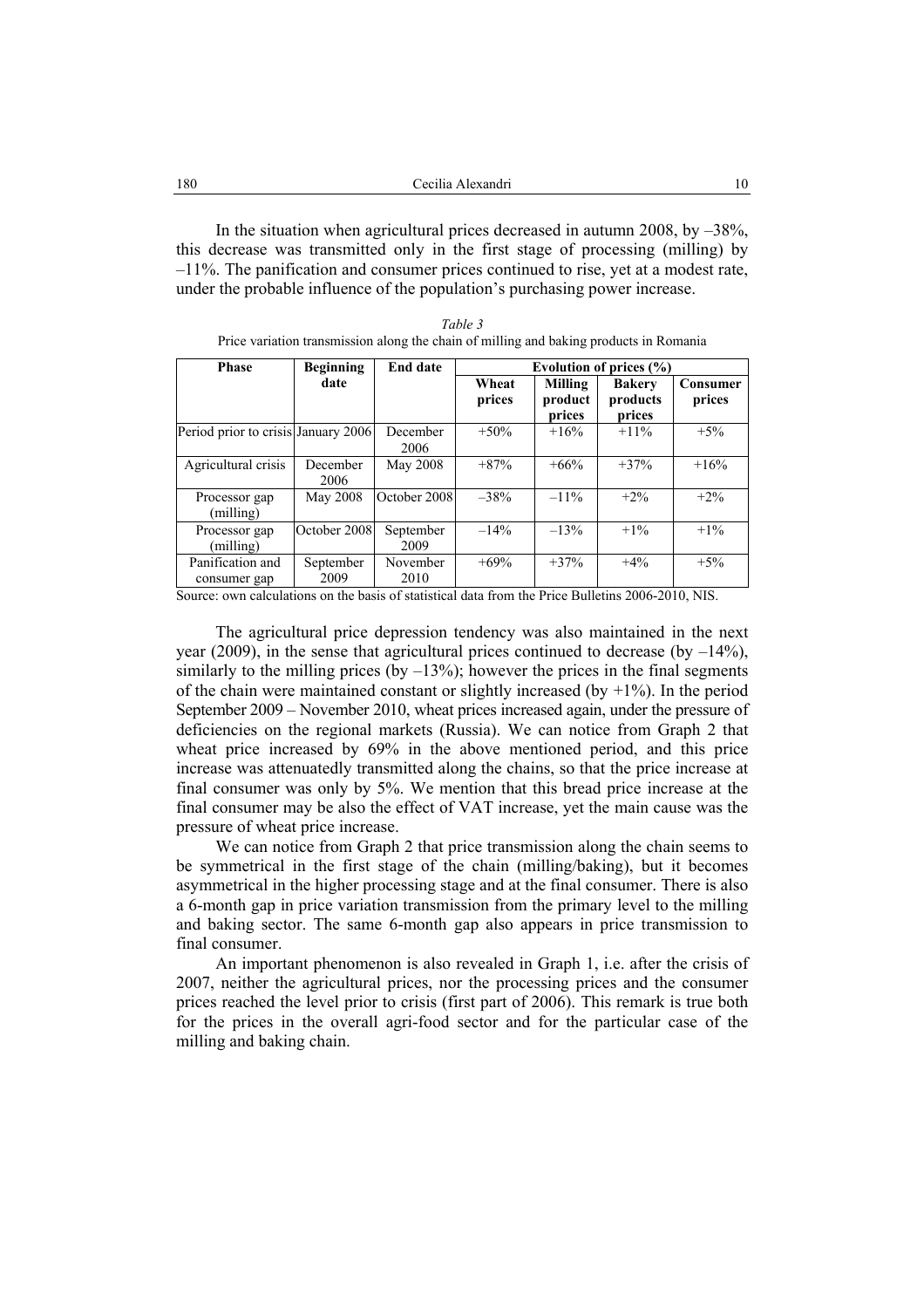

Source: designed on the basis of data from the Price Bulletins from the period January 2006 – November 2010, NIS.

Graph 2. Evolution of prices in the different stages of the milling and baking chain (2005 = 100%).

The evolution of prices along the meat and meat products chain reveals the same high volatility of agricultural prices and almost continuous increasing trends in the processing prices and more attenuated trends in the final consumer prices (Graph 3).



Source: designed on the basis of data from the Price Bulletins from the period January 2006 – November 2010, NIS.

Graph 3. Evolution of prices along the chain of meat and meat products  $(2005 = 100\%)$ .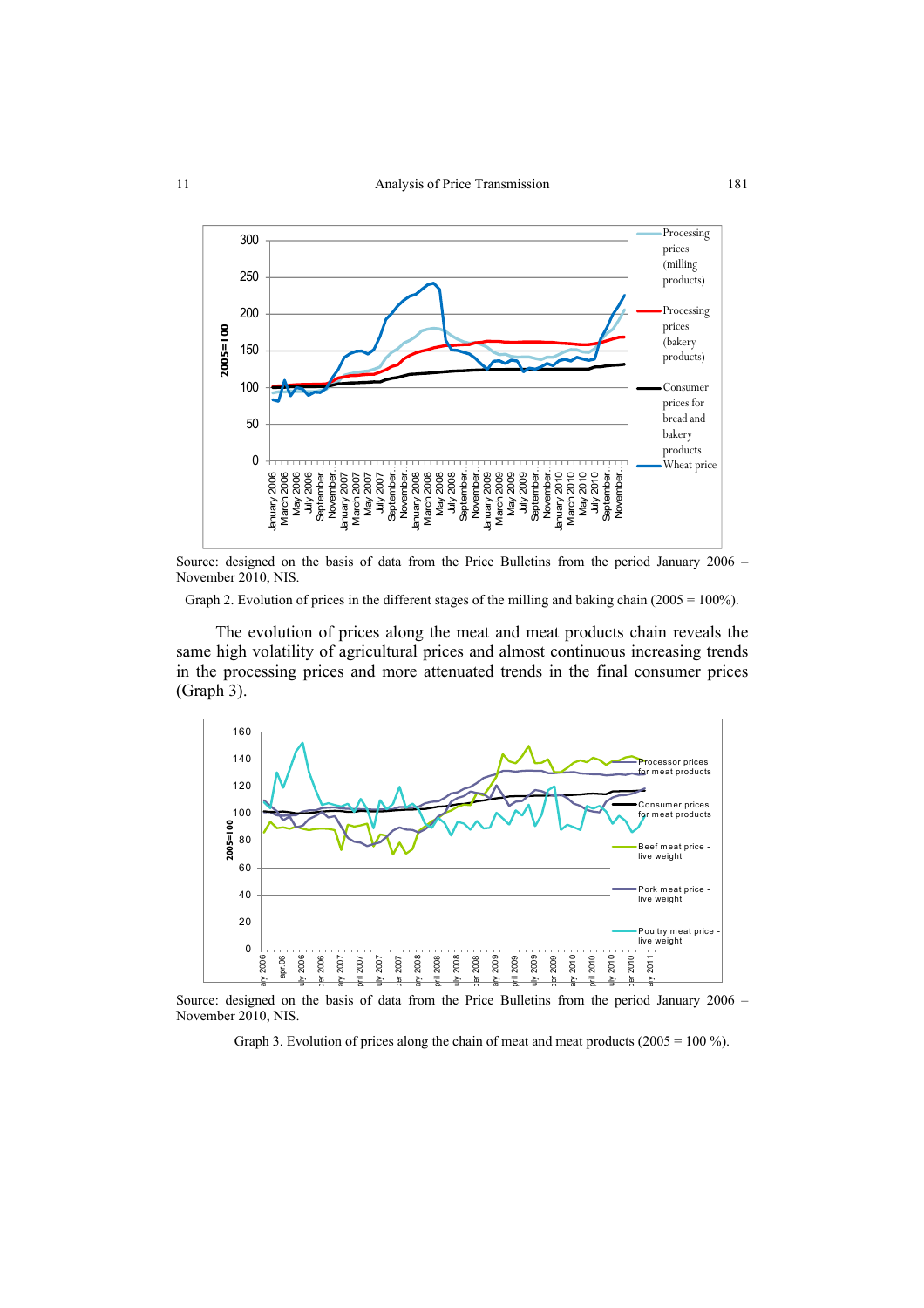It can be also noticed that for certain meat types (pork and poultry), the live weight meat prices significantly declined in the largest part of the investigated period (under the 2005 level), yet the consumer prices of meat products and preparations had a slightly constant increasing trend.

The prices along the meat and meat products chain experienced different evolutions compared to vegetable products, e.g. cereals, due to the intensity of price variations in the first place, which are much lower in meat. In the second place, the transmission of the agricultural crisis effects was made indirectly, through the feed prices, on a much longer period of time. At the same time, part of the meat used in population's consumption and in the meat preparations in our country comes from imports (mainly in pork but also in poultry); this is the reason why the prices of regional and even world markets are important for these products.

| <b>Phase</b>    | <b>Beginning</b> | <b>End date</b> | Evolution of prices $(\% )$ |                 |        |                               |          |  |  |
|-----------------|------------------|-----------------|-----------------------------|-----------------|--------|-------------------------------|----------|--|--|
|                 | date             |                 | <b>Beef</b>                 | Pork<br>Poultry |        | <b>Processing of Consumer</b> |          |  |  |
|                 |                  |                 |                             |                 | meat   | meat                          |          |  |  |
|                 |                  |                 |                             |                 |        | products                      |          |  |  |
| Period prior to | January          | March 2007      | $+5%$                       | $-27%$          | $-7\%$ | $2\%$                         | $-0.3\%$ |  |  |
| crisis          | 2006             |                 |                             |                 |        |                               |          |  |  |
| Agricultural    | March 2007       | Mai 2008        | $+11\%$                     | $+27%$          | $-8\%$ | $+8%$                         | $+4%$    |  |  |
| <b>Crisis</b>   |                  |                 |                             |                 |        |                               |          |  |  |
| Processor gap   | Mai 2008         | October         | $+14%$                      | $+15%$          | $+2%$  | $+10%$                        | $+3.5%$  |  |  |
|                 |                  | 2008            |                             |                 |        |                               |          |  |  |
| Processor gap   | October          | September       | $+21%$                      | $-1\%$          | $+24%$ | $+6\%$                        | $+4%$    |  |  |
|                 | 2008             | 2009            |                             |                 |        |                               |          |  |  |
| Consumer gap    | September        | November        | $0\%$                       | $+2\%$          | $-23%$ | $-1\%$                        | $+3\%$   |  |  |
|                 | 2009             | 2010            |                             |                 |        |                               |          |  |  |

*Table 4*  Transmission of price variations along the chain of meat and meat preparations

Source: calculations on the basis of data from the Price Bulletins from the period January 2006 – November 2010, NIS.

Throughout the investigated period, i.e. January 2006/November 2010, the agricultural prices increased by: 63% in beef, 6% in pork and decreased by 17% in poultry. At the same time, processing prices increased by 27% and the consumer prices by only 15%.

A special remark should be made with regard to beef, as the significant increase of price in this product is also an effect of the price convergence phenomenon that took place after Romania joined the EU in 2007. In the period before the accession and in the first two years after, beef prices were much lower in Romania compared to the other EU countries, this being also the effect of significant differences in quality. However, in the year 2007, the price for 100 kg live weight beef was 101.54 euro in Romania and 270.31 euro in Hungary, for example, in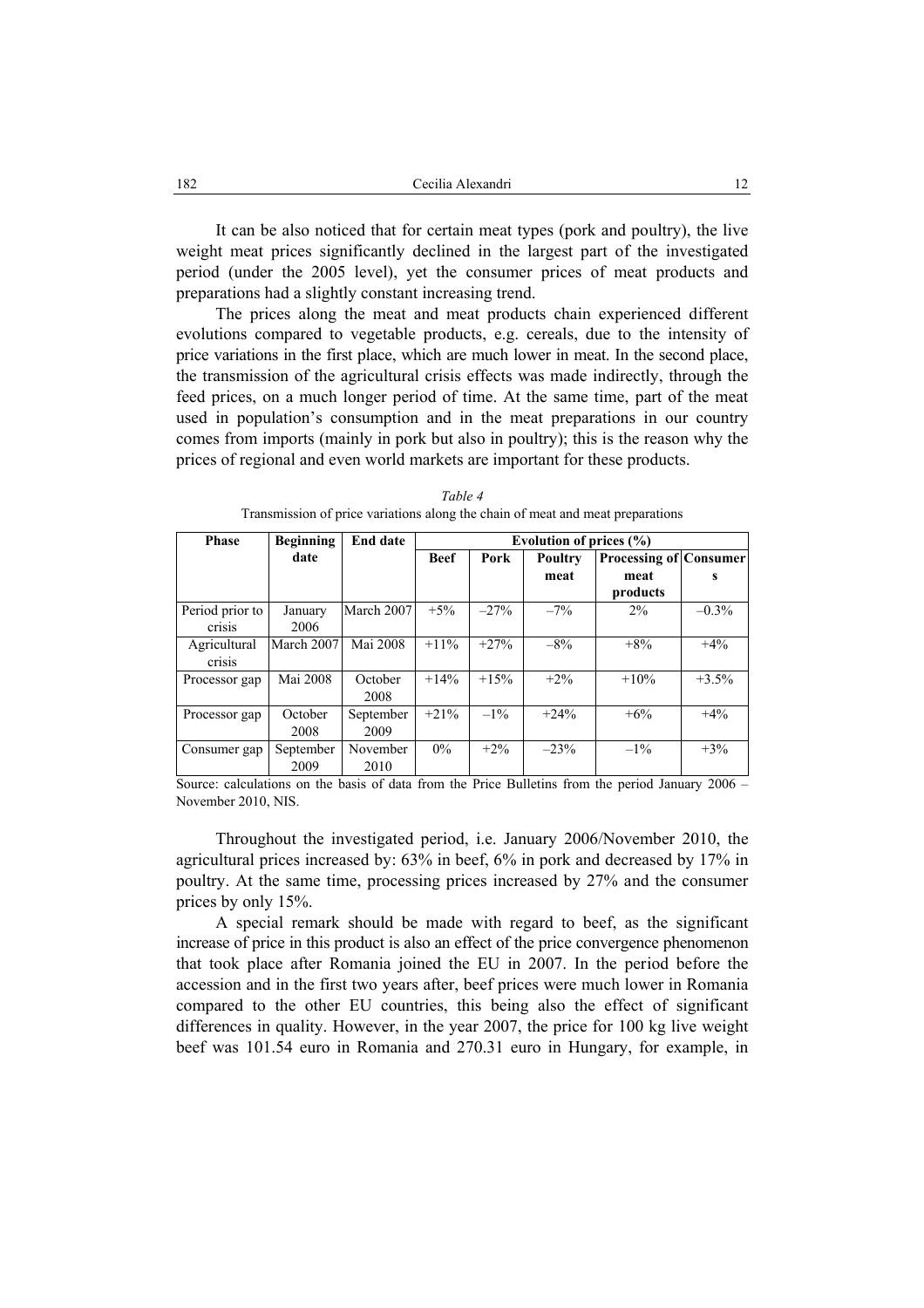other EU countries prices being even higher. This is the reason why the price of this product has had a faster growth rate in recent years at agricultural sector level.

The above-mentioned trends on long term hides different evolutions in the sequences we have investigated in Table 4. Thus, we can notice the quasi-permanent increasing tendency of beef price and the variations of pork prices in both directions as well as a decreasing trend in the case of poultry meat. In any case, we can notice that market stabilization after the 2007/2008 crisis was delayed on these chains, and it is only in September 2009 that prices began to decrease in almost all the stages of the chains.

## 4.2. PRICE VOLATILITY ALONG THE AGRI-FOOD CHAINS

Price volatility analysis was based on the calculation of variation coefficients of the monthly series of fixed base price indices, namely agricultural prices, processor prices and consumer prices. The calculations were made for the integral series and for certain segments of these, in an attempt to capture the effects of agricultural crisis, of the periods prior to and post crisis.

The obtained results reveal that the prices along the agri-food chains in Romania feature a higher volatility in the primary stage of chains (agriculture), while in the processing and consumer stage the volatility is lower. We can notice from Table 5 that the variation coefficient for the prices of crop products is 16.5% and for the prices of animal products 14.0%, in the period January 2006/August 2010. In the same period, price volatility in the case of processed foodstuffs was 12.8%, while in the case of the consumer prices of foodstuffs it was only 7.2%. As we have mentioned in the previous chapter, the main characteristic of price transmission along the chains is the apparent stability of consumer and processor prices and the strong volatility of agricultural prices. As a result, the agricultural prices and the consumer prices have different evolutions: the consumer prices have *a much lower volatility and generally a constant growth trend, while the agricultural prices feature great fluctuations, both on the medium and seasonal term. Both the consumer prices and the processing prices have the role to attenuate, to level off the excessive variations of agricultural prices.* An explanation for this situation is that the food demand is conditional to the prices of products as well as to the consumers' incomes. Although foodstuffs are basic commodities and have a relatively inelastic demand, the budgetary restriction applies mainly to the more expensive products, i.e. consumers can opt for cheaper products in the case of the excessive price increase of these products. Most foodstuffs are perishable products, so that the operators in the retail sector have special strategies: they do not increase selling prices very much when the agricultural prices explode, and they do not decrease them either when the agricultural prices significantly decline.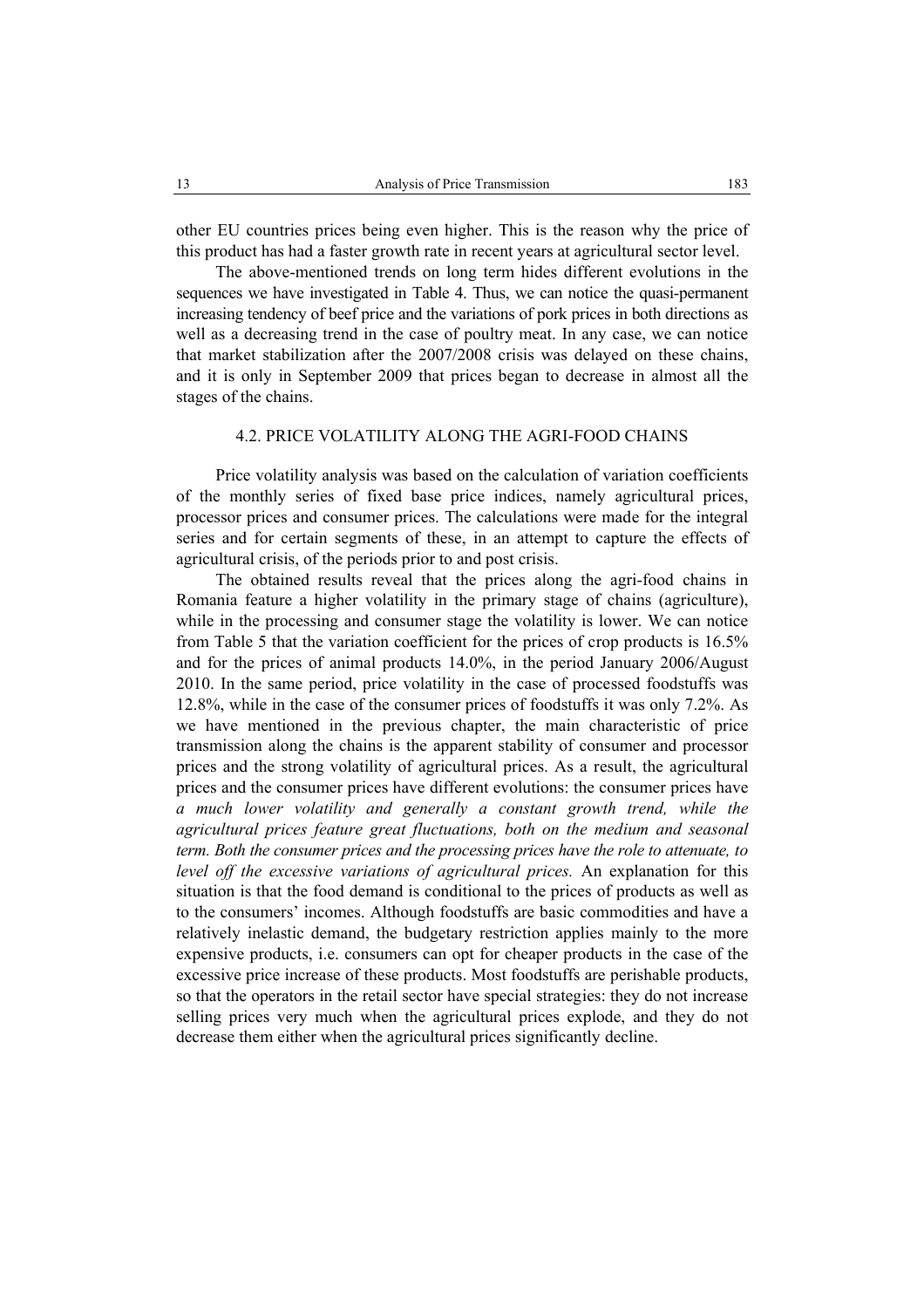|            | $\frac{1}{1000}$ , while the the mean beaged of aght food enamed in the period candal $\frac{1}{10000}$ . The same for $\frac{1}{1000}$ |               |                               |                                 |           |            |            |  |  |  |
|------------|-----------------------------------------------------------------------------------------------------------------------------------------|---------------|-------------------------------|---------------------------------|-----------|------------|------------|--|--|--|
| Name of    | <b>Variation</b>                                                                                                                        | $Jan. 2006 -$ | <b>Variation coefficients</b> |                                 |           |            |            |  |  |  |
| product    | coefficient                                                                                                                             | Aug. 2010     |                               | Jan. 2006- Mar. 2007- May 2008- |           | Oct. 2008- | Sep. 2009- |  |  |  |
|            | Jan. 2006-                                                                                                                              | average       | <b>Mar.</b> 2007              | <b>May 2008</b>                 | Oct. 2008 | Sep. 2009  | Jul. 2010  |  |  |  |
|            | Aug. 2010                                                                                                                               |               |                               |                                 |           |            |            |  |  |  |
| Crop       | $16.5\%$                                                                                                                                | 158.1%        | $11.2\%$                      | 10.8%                           | 16.2%     | $9.4\%$    | 8.9%       |  |  |  |
| products   |                                                                                                                                         |               |                               |                                 |           |            |            |  |  |  |
| Animal     | $14.0\%$                                                                                                                                | 115.6%        | 5.8%                          | 8.4%                            | $5.1\%$   | $3.4\%$    | 4.5%       |  |  |  |
| products   |                                                                                                                                         |               |                               |                                 |           |            |            |  |  |  |
| Total      | 12.8%                                                                                                                                   | 127.3%        | 2.4%                          | 8.8%                            | $0.5\%$   | $0.7\%$    | $0.7\%$    |  |  |  |
| processing |                                                                                                                                         |               |                               |                                 |           |            |            |  |  |  |
| Total      | $7.2\%$                                                                                                                                 | 114.8%        | $1.2\%$                       | 4.6%                            | $0.6\%$   | $1.0\%$    | $0.8\%$    |  |  |  |
| foodstuffs |                                                                                                                                         |               |                               |                                 |           |            |            |  |  |  |

*Table 5*  Price variability in the main stages of agri-food chains in the period January 2006 – August 2010<sup>\*</sup>

 $*$ ) The price indices used are fixed base indices,  $2005 = 100$ .

Source: Own calculations on the basis of data from the Price Bulletins 2006–2010, NIS.

#### **4.2.1. Agricultural price volatility**

The volatility of agricultural prices seems to be higher in the case of crop products, on the average, compared to that of animal products, if we take into consideration the investigated period, namely January 2006/August 2010. However, in certain products of animal origin, price volatility is also high, for example in beef, mutton, eggs. Price volatility is the result of several factors, among which the weather variability plays a main role. This adds to the variability of the other input prices: energy, fuels, feed, and interest rates. Furthermore, the conjuncture of regional and world markets as well as the financial speculations that take place on the markets of agricultural raw materials also have a role to play.

Among the investigated agricultural products, we can see from Table 6 that the crop products with the most volatile prices are soybean, maize, wheat, barley and two-row barley and apples. The period with the highest volatility of agricultural vegetable prices was that of the crisis from the period March 2007 – May 2008. With regard to the prices of animal products, we have already mentioned that the most volatile are mutton prices (33.6%), beef (22.6%) and eggs (23.8%), while the other animal products have relatively more stable prices (pork 12.1%, poultry meat 13.6% and cow milk 13.7%)

In the table below we present the variation coefficients of prices on the world and European market, so as to get a picture of price volatility on these markets (Table 7).

As a general rule, the prices on the European market are in general less volatile than prices on the world market, and we think that one of the reasons refers to the operation of the common Agricultural Policy, which also comprises measures for the stabilization of supply and prices on the markets of certain products, through the Common Market Organizations.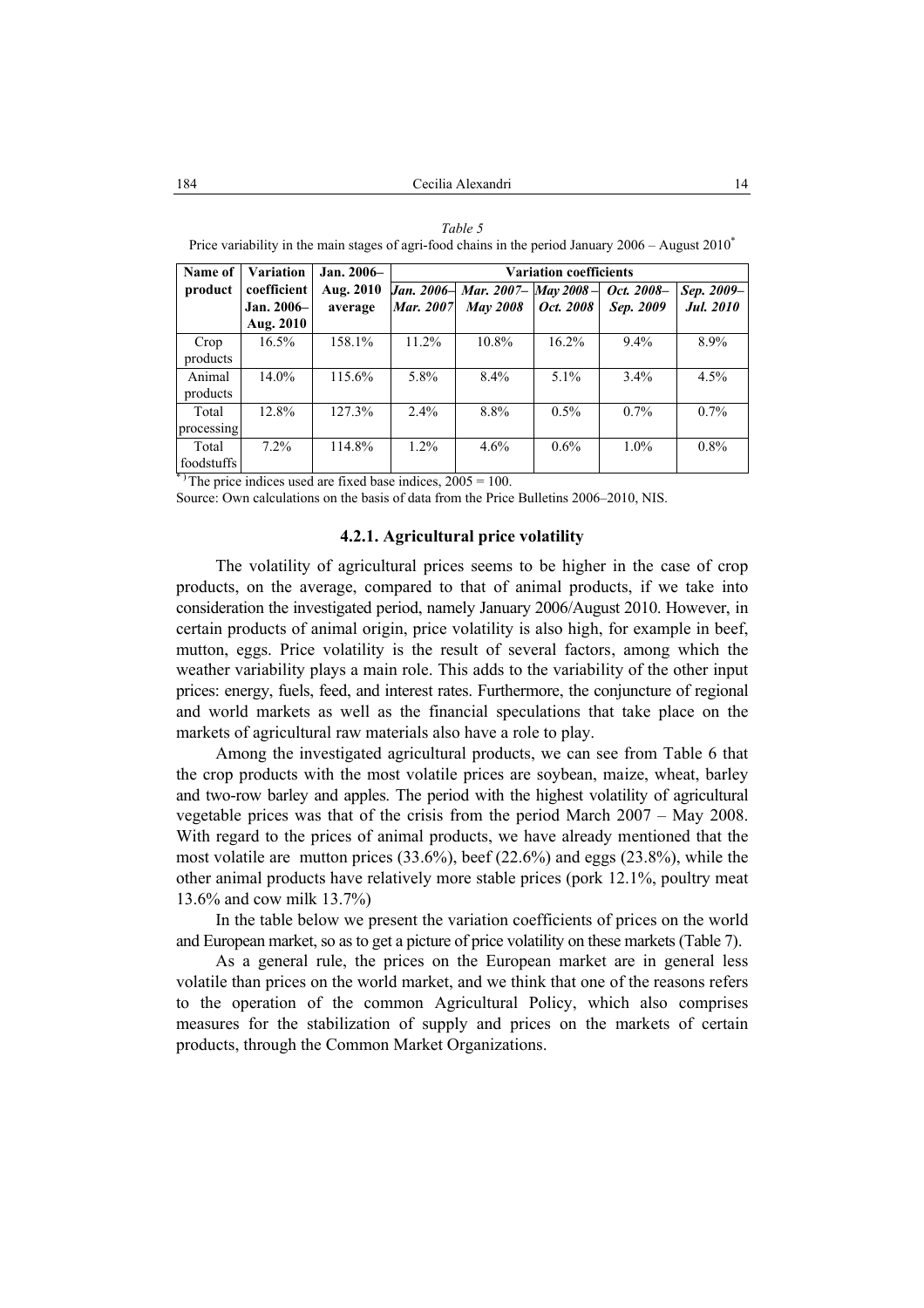| Name of       |                                                       | <b>Minimum Maximum Variation</b> |           |      |                                                   | Variation coefficients (%) |            |                  |
|---------------|-------------------------------------------------------|----------------------------------|-----------|------|---------------------------------------------------|----------------------------|------------|------------------|
| product       | value of                                              | value of                         |           |      | coefficient <i>Ian. 2006</i> Mar. 2007 - May 2008 |                            | Oct. 2008- | Sep. 2009-       |
|               | price index price index Jan. 2006- Mar. 2007 May 2008 |                                  |           |      |                                                   | $-Oct. 2008$               | Sep. 2009  | <b>Jul. 2010</b> |
|               |                                                       |                                  | Aug. 2010 |      |                                                   |                            |            |                  |
| Crop          |                                                       |                                  |           |      |                                                   |                            |            |                  |
| products      | 108.3                                                 | 218.2                            | 16.5      | 11.2 | 10.8                                              | 16.2                       | 9.4        | 8.9              |
| – Wheat       | 81.3                                                  | 242.1                            | 28.3      | 20.5 | 17.8                                              | 18.7                       | 5.4        | 4.0              |
| – Barley      | 81.1                                                  | 269.5                            | 29.0      | 16.7 | 21.7                                              | 15.0                       | 11.2       | 5.2              |
| – Maize       | 94.4                                                  | 310.8                            | 32.2      | 19.4 | 18.4                                              | 13.7                       | 7.4        | 7.8              |
| – Sovbean     |                                                       | 260.2                            | 50.1      | 58.4 | 57.5                                              | 14.2                       | 20.2       | 5.1              |
| - Potatoes    | 61.9                                                  | 191.9                            | 18.0      | 27.7 | 14.4                                              | 3.9                        | 8.5        | 4.7              |
| $-$ Apples    |                                                       | 191.6                            | 32.2      | 39.7 | 41.8                                              | 10.5                       | 4.5        | 4.9              |
| <b>Animal</b> |                                                       |                                  |           |      |                                                   |                            |            |                  |
| products      | 89.2                                                  | 142.0                            | 14.0      | 5.8  | 8.4                                               | 5.1                        | 3.4        | 4.5              |
| - Beef        | 69.8                                                  | 149.8                            | 22.6      | 5.0  | 11.0                                              | 4.4                        | 8.8        | 2.8              |
| – Pork        | 76.0                                                  | 120.7                            | 12.1      | 8.2  | 8.2                                               | 4.7                        | 3.7        | 4.8              |
| – Mutton      | 41.1                                                  | 176.5                            | 33.6      | 27.3 | 18.2                                              | 6.9                        | 26.9       | 12.3             |
| - Poultry     |                                                       |                                  |           |      |                                                   |                            |            |                  |
| meat          | 83.8                                                  | 152.0                            | 13.6      | 13.3 | 8.2                                               | 4.2                        | 8.3        | 11.5             |
| $-Eggs$       | 66.0                                                  | 186.0                            | 23.8      | 24.1 | 20.2                                              | 13.7                       | 11.4       | 18.9             |
| - Cow milk    | 98.3                                                  | 165.6                            | 15.7      | 6.3  | 9.4                                               | 3.7                        | 4.7        | 3.6              |

*Table 6*  Agricultural price variability in the period January  $2006 -$ August  $2010^{\degree}$ (%)

 $*$ ) The price indices used are fixed base indices,  $2005 = 100$ .

Source: Own calculations on the basis of data from the Price Bulletins 2006 – 2010, NIS.

|                                 | variation coefficients in certain agri-lood products on the world and European market |                 |                 |                                 |         |                 |  |  |  |
|---------------------------------|---------------------------------------------------------------------------------------|-----------------|-----------------|---------------------------------|---------|-----------------|--|--|--|
| <b>Variation</b><br>coefficient | World market                                                                          |                 |                 | European market                 |         |                 |  |  |  |
| Product                         | $08/97 - 05/10$                                                                       | $08/97 - 12/03$ | $01/04 - 05/10$ | $08/97 - 05/10$ $08/97 - 12/03$ |         | $01/04 - 05/10$ |  |  |  |
| Barley                          | 34.6%                                                                                 | $16.0\%$        | 31.9%           | 21.3%                           | $6.3\%$ | 27.0%           |  |  |  |
| Wheat                           | 38.7%                                                                                 | 14.8%           | 32.6%           | 21.9%                           | $6.2\%$ | 28.2%           |  |  |  |
| Maize                           | 33.9%                                                                                 | $10.8\%$        | $30.5\%$        | 18.7%                           | $6.4\%$ | 23.8%           |  |  |  |
| Butter                          | 44.75%                                                                                | 17.7%           | 34.9%           | $10.7\%$                        | $3.6\%$ | 12.3%           |  |  |  |
| Skimmed milk<br>powder          | 40.43%                                                                                | 18.3%           | 34.1%           | 14.9%                           | $8.6\%$ | 19.0%           |  |  |  |
| Poultry meat                    | 13.53%                                                                                | $5.9\%$         | 8.2%            | $10.6\%$                        | $6.4\%$ | $9.2\%$         |  |  |  |
| Beef                            | 20.42%                                                                                | $10.2\%$        | 12.4%           | $6.8\%$                         | $4.2\%$ | $5.4\%$         |  |  |  |

*Table 7*  Variation coefficients in certain agri-food

Source: Commodity price volatility: International and EU perspective, European Commission, DG for Agriculture and Rural Development, June 24, 2010, p. 2.

Another noticeable fact is that on longer periods of time, agricultural price volatility in Romania is higher than the EU-27 average, in similar products. Of course, the time periods for which we have information are not identical, but both are long enough for the above-mentioned observation to be true.

# **4.2.2. Volatility of processing prices**

The volatility of processing prices is attenuated compared to that of agricultural prices, as we have already mentioned before.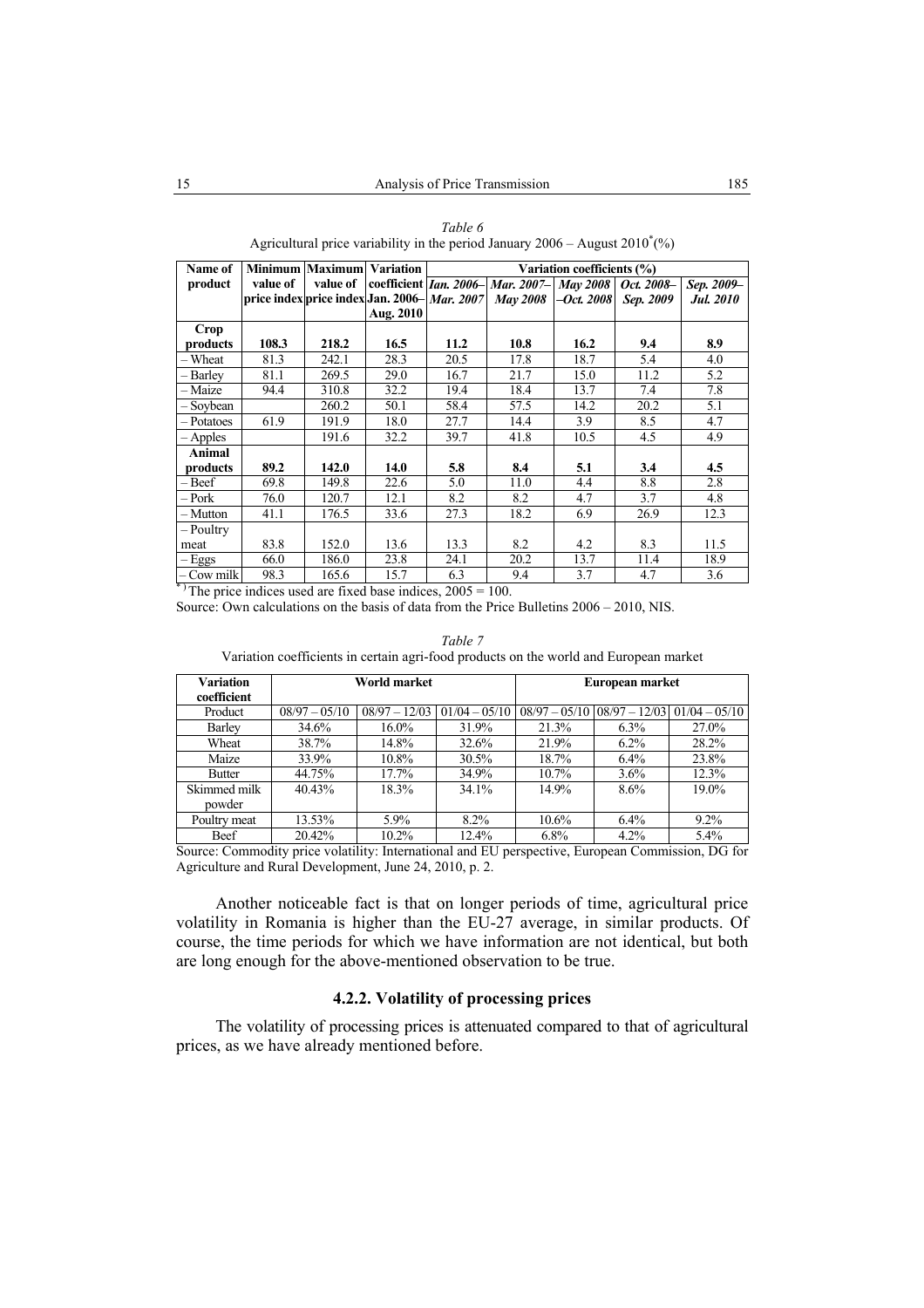At the same time, we can notice that the most volatile are the prices of products that are mainly obtained from the processing of raw vegetable products: oils and fats  $(24.2\%)$ , milling products  $(19.2\%)$  and bakery products  $(16.9\%)$ . The lowest volatility is noticed in the prices of products resulted from the conservation of fruits and vegetables (4.9%), maybe as a result of the price support policy in vegetables, potatoes and fruits delivered to processing that was in place since 2002/ 2003 up to late 2009.

Among the sequences investigated in Table 8, the period in which the highest price instability was noticed was from March 2007 until May 2008, mainly for the products based on vegetable raw materials: oils, milling products, bakery products. For the products of animal origin, the price variation coefficients experienced a modest growth, even in the agricultural crisis period. Thus, while the processing prices of milling products increased by 15% in the mentioned period, those from meat production and conservation increased by only 6.5%, while those for meat preparations by 2.5%.

| Name of         | Min. value | Max.           | <b>Variation</b>        | <b>Variation coefficients</b> |                     |           |            |            |  |
|-----------------|------------|----------------|-------------------------|-------------------------------|---------------------|-----------|------------|------------|--|
| product         | of price   | value of       | coefficient.            | Jan. 2006-                    | Mar. 2007-May 2008- |           | Oct. 2008- | Sep. 2009- |  |
|                 | index      | price<br>index | Jan. 2006-<br>Aug. 2010 | <b>Mar.</b> 2007              | <b>May 2008</b>     | Oct. 2008 | Sep. 2009  | Jul. 2010  |  |
| Processing      | 102.0      | 147.2          | 12.8                    | 2.4                           | 8.8                 | 0.5       | 0.7        | 0.7        |  |
| total           |            |                |                         |                               |                     |           |            |            |  |
| Meat            | 81.8       | 118.6          | $\overline{11.1}$       | 5.8                           | 6.5                 | 4.3       | 1.9        | 6.2        |  |
| production and  |            |                |                         |                               |                     |           |            |            |  |
| conservation    |            |                |                         |                               |                     |           |            |            |  |
| (poultry)       |            |                |                         |                               |                     |           |            |            |  |
| excluded)       |            |                |                         |                               |                     |           |            |            |  |
| Poultry meat    | 87.9       | 129.0          | 10.3                    | 5.5                           | 3.3                 | 1.9       | 3.8        | 2.0        |  |
| production and  |            |                |                         |                               |                     |           |            |            |  |
| conservation    |            |                |                         |                               |                     |           |            |            |  |
| Meat            | 98.4       | 131.6          | 11.0                    | 2.1                           | 2.5                 | 3.0       | 2.2        | 0.6        |  |
| preparations    |            |                |                         |                               |                     |           |            |            |  |
| Processing and  | 103.0      | 127.4          | 4.9                     | 5.2                           | 6.6                 | 0.5       | 2.4        | 1.6        |  |
| conservation of |            |                |                         |                               |                     |           |            |            |  |
| fruits and      |            |                |                         |                               |                     |           |            |            |  |
| vegetables      |            |                |                         |                               |                     |           |            |            |  |
| Processing of   | 87.1       | 188.2          | 24.2                    | 2.7                           | 27.2                | 7.1       | 5.0        | 6.4        |  |
| oils and fats   |            |                |                         |                               |                     |           |            |            |  |
| Margarine       | 99.7       | 142.3          | 12.7                    | 2.2                           | 7.8                 | 3.7       | 2.0        | 1.9        |  |
| processing      |            |                |                         |                               |                     |           |            |            |  |
| Processing of   | 105.3      | 148.3          | 11.7                    | 2.4                           | 7.2                 | 1.1       | 2.3        | 2.6        |  |
| dairy products  |            |                |                         |                               |                     |           |            |            |  |
| and cheese      |            |                |                         |                               |                     |           |            |            |  |
| Milling         | 92.8       | 180.7          | 19.2                    | 9.6                           | 15.0                | 4.2       | 5.5        | 3.5        |  |
| products        |            |                |                         |                               |                     |           |            |            |  |
| Bread and       | 101.5      | 163.3          | 16.9                    | 4.8                           | 10.7                | 0.6       | 0.7        | 0.9        |  |
| pastry          |            |                |                         |                               |                     |           |            |            |  |

|                                                                                  | Table 8 |  |
|----------------------------------------------------------------------------------|---------|--|
| Processing price variability, in the period January $2006 -$ August $2010^*(\%)$ |         |  |

 $*$ ) The price indices used are fixed base indices,  $2005 = 100$ .

Source: Own calculations on the basis of data from the Price Bulletins 2006 – 2010, NIS.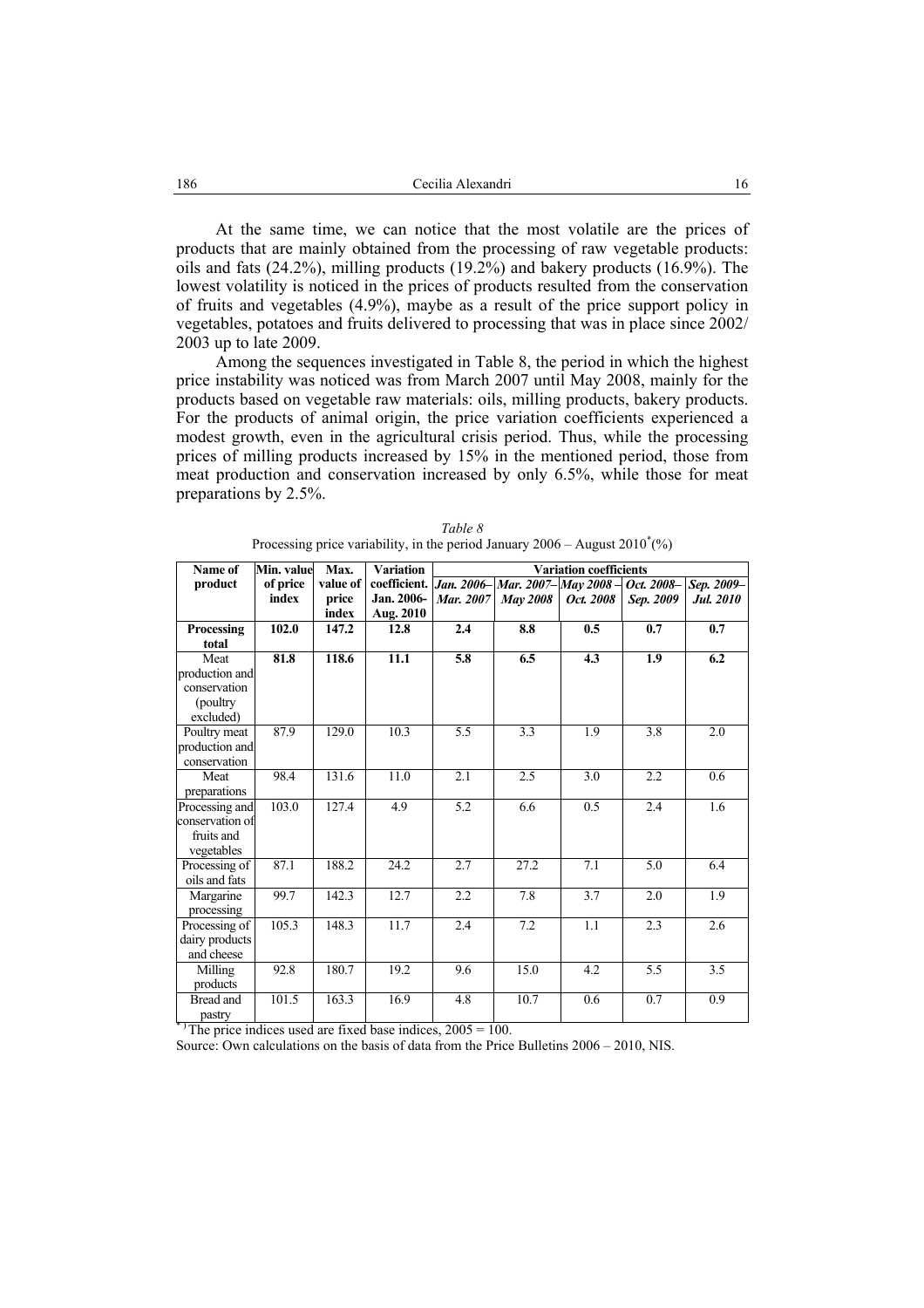# **4.2.3. Volatility of consumer prices**

As we have also mentioned before, consumer prices are much more stable: they increase with a much lower intensity when agricultural prices explode, yet they continue to slowly increase when agricultural prices decrease.

The first observation that can be made is that the products with the highest price volatility are mainly those that are based on vegetable agricultural products, namely: oils (16.9%), milling and baking products (8.4%) to which we add the products from the group milk, dairy, eggs (9.6%), vegetables (8.9%) and fruits (8.2%).

Another observation is that the prices of these products had a quasi-permanent increasing trend in most products throughout the investigated period (January 2006/ August 2010), with a few exceptions among which the most important is the group of vegetables and potatoes, in which prices decreased sometimes by 5–6%, not more.

| Name of                    |          | <b>Minimum Maximum</b> | <b>Variation</b>              |      | <b>Variation coefficients</b> |                                                  |            |            |  |  |
|----------------------------|----------|------------------------|-------------------------------|------|-------------------------------|--------------------------------------------------|------------|------------|--|--|
| product                    | value of | value of               |                               |      |                               | coefficient <i>Jan. 2006–Mar. 2007–May 2008–</i> | Oct. 2008- | Sep. 2009- |  |  |
|                            | price    | price                  | Jan. 2006– Mar. 2007 May 2008 |      |                               | Oct. 2008                                        | Sep. 2009  | Jul. 2010  |  |  |
|                            | index    | index                  | Aug. 2010                     |      |                               |                                                  |            |            |  |  |
| <b>Total</b><br>foodstuffs | 101.8    | 125.8                  | 7.2                           | 1.2  | 4.6                           | 0.6                                              | 1.0        | 0.8        |  |  |
| Milling and                |          |                        |                               |      |                               |                                                  |            |            |  |  |
| baking                     | 100.1    | 128.3                  | 8.4                           | 2.2  | 4.8                           | 0.8                                              | 0.4        | 0.1        |  |  |
| products                   |          |                        |                               |      |                               |                                                  |            |            |  |  |
| Meat,                      |          |                        |                               |      |                               |                                                  |            |            |  |  |
| preparations               | 100.0    | 116.4                  | 5.2                           | 0.6  | 1.2                           | 1.2                                              | 1.3        | 0.5        |  |  |
| and canned                 |          |                        |                               |      |                               |                                                  |            |            |  |  |
| meat                       |          |                        |                               |      |                               |                                                  |            |            |  |  |
| Fish and                   | 101.9    | 114.7                  | 3.7                           | 0.9  | 0.9                           | 0.6                                              | 1.0        | 0.3        |  |  |
| canned fish                |          |                        |                               |      |                               |                                                  |            |            |  |  |
| Milk, cheese,              | 99.7     | 135.2                  | 9.6                           | 4.2  | 5.4                           | 2.5                                              | 1.5        | 1.6        |  |  |
| eggs<br>Oils and fats      | 98.5     | 158.6                  | 16.9                          | 0.6  | 16.6                          | 0.9                                              | 7.2        | 0.6        |  |  |
|                            |          |                        |                               |      |                               |                                                  |            |            |  |  |
| Fruit                      | 99.6     | 136.5                  | 8.2                           | 3.0  | 7.0                           | 4.9                                              | 3.1        | 1.9        |  |  |
| Vegetables,                |          |                        |                               |      |                               |                                                  |            |            |  |  |
| potatoes                   | 93.2     | 133.7                  | 8.9                           | 11.0 | 7.9                           | 4.0                                              | 4.1        | 4.1        |  |  |
| included                   |          |                        |                               |      |                               |                                                  |            |            |  |  |
| Sugar,                     | 102.5    | 132.3                  | 4.8                           | 4.4  | 0.9                           | 0.5                                              | 2.0        | 0.1        |  |  |
| confectionery              |          |                        |                               |      |                               |                                                  |            |            |  |  |
| Other food<br>commodities  | 102.1    | 118.7                  | 4.3                           | 1.1  | 1.2                           | 0.7                                              | 1.0        | 0.4        |  |  |

*Table 9*  Consumer price variability in the period January  $2006 -$  August  $2010^*(\%)$ 

 $*$ ) The price indices used are fixed base indices,  $2005 = 100$ .

Source: Own calculations on the basis of data from the Price Bulletins 2006–2010, NIS.

The stability of consumer prices, at least for the basic foodstuffs, represents an important element in the marketing strategy of the great retailers, as they know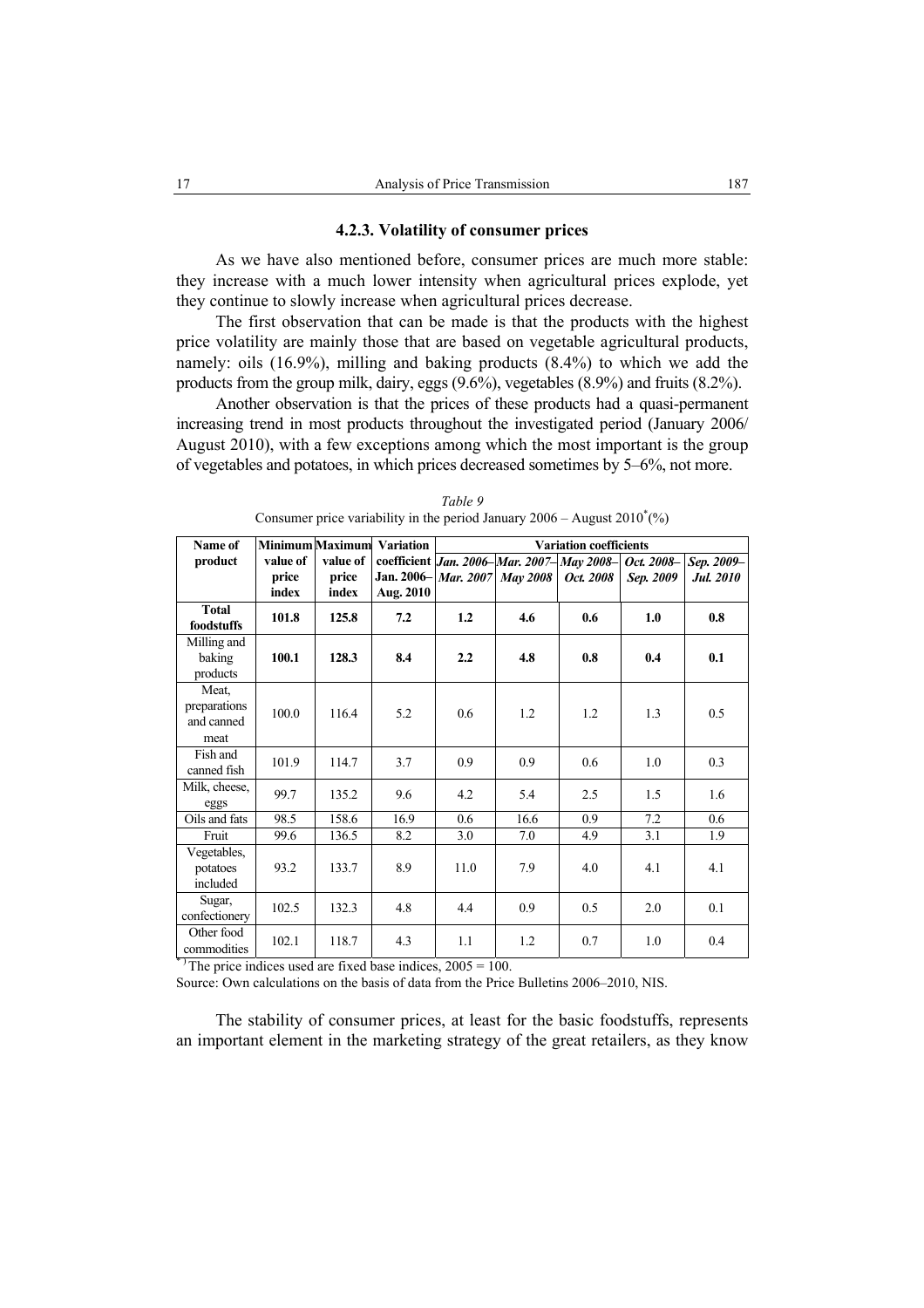very well that consumers are sensitive to the too frequent price increases. This is the reason why they do not decrease prices (or they decrease them less) when the agricultural prices collapse, keeping profit margins that they use when agricultural prices practically explode, thus maintaining a relative price stability at consumers level.

In any case, the agricultural markets, mainly those of crop products, due to the inelastic demand, amplify the deficit transmission in the prices of these products. This phenomenon has been known for a longer time (the so-called King effect), but the intensity of climate variations in recent years made the stability of agricultural supply and prices be more vulnerable both worldwide and at European level. That is why it is imperiously necessary, within the ongoing Common Agricultural Policy reform, to take into consideration certain risk insurance mechanisms in the case of risks generated by climate changes, for market stabilization and food security for the population both from the point of view of supply availability and of the access to food conditioned by prices and consumers' purchasing power.

# **5. CONCLUSIONS**

1. The evaluation of the price transmission modality along the agri-food chains, of how much and how fast price changes are transmitted from farm level to the store shelves and final consumers is an information that is mostly used to measure the efficacy, efficiency and the competition level on the markets existing along these chains. Price adjustment along the chains finally reflects the nature, structure and organization of the chain and can identify the eventual market failures.

2. *Agricultural prices are more volatile*. In the last years, agricultural prices experienced two growth cycles and then diminution. In the first cycle, which began in the year 2007 with a maximum in late 2007 and in early 2008, agricultural prices significantly varied in both directions, in a relatively short period of time. Thus, in our country, agricultural prices increased by 28% in December 2007, compared to December 2006, and decreased by 22% in August 2008 compared to December 2007.

3. *Consumer prices are more stable*, with a relatively constant variation rate. Consumer prices were up by 9.3% in December 2007 as against December 2006, although agricultural prices increased by 28% in the same period, as we have previously seen. In essence, consumer prices have had a slow growth tendency over time, while agricultural prices have had very great fluctuations from one period to another.

4. The adjustment of the agricultural price variation transmission in the conditions of agricultural price crisis in the period March 2007– May 2008 had an **asymmetrical character**, as the agricultural price growth process was almost simultaneously accompanied by the increase of processing and consumer prices